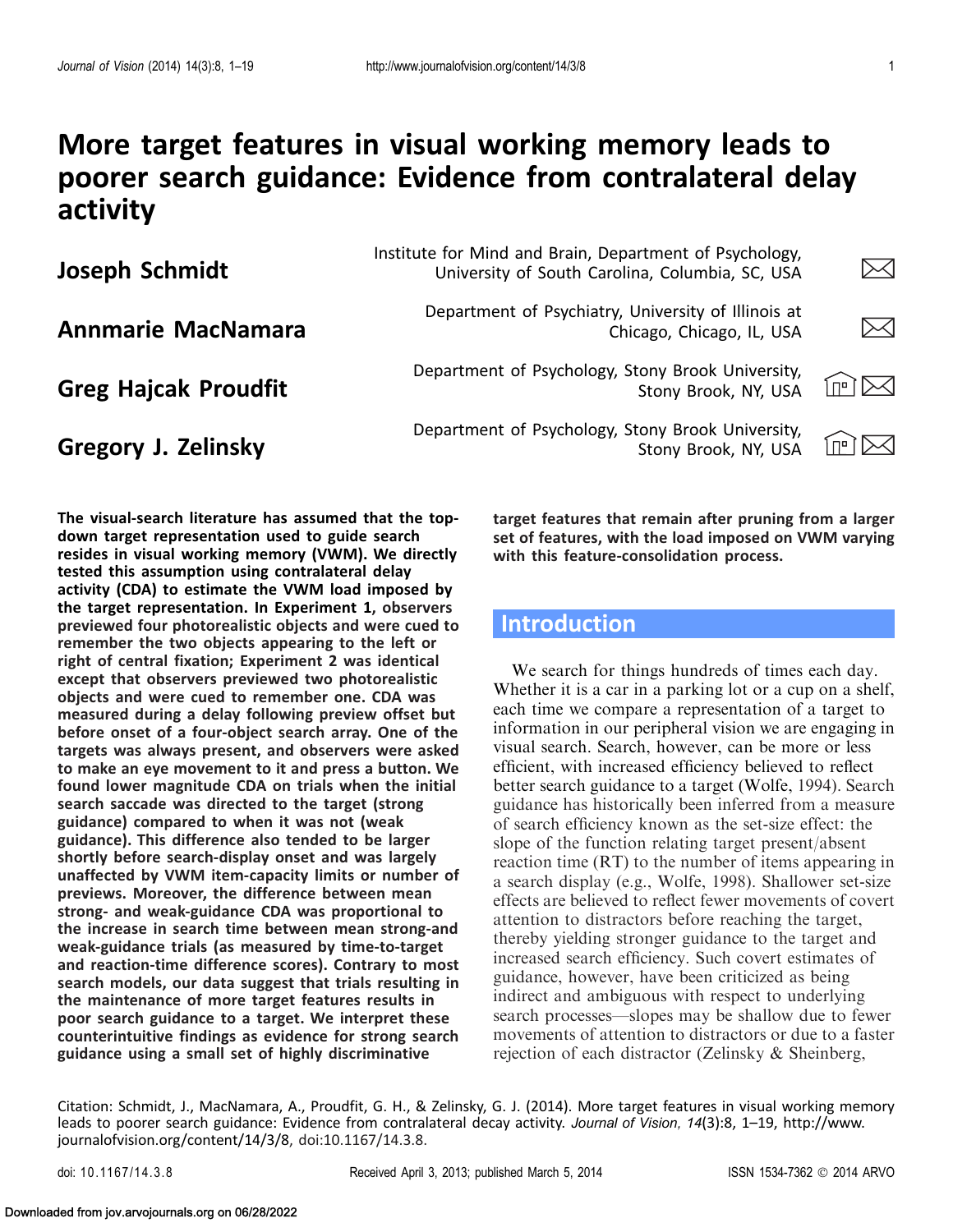[1997\)](#page-18-0). These concerns have led to the increasing adoption of eye-movement measures of search guidance (e.g., Chen & Zelinsky, [2006](#page-16-0); Schmidt & Zelinsky, [2011\)](#page-17-0); rather than inferring guidance from search slopes and hypothesized shifts of covert attention, guidance is measured directly in terms of observable behavior. In the present study, we follow this growing trend and quantify search guidance using a variety of eye-movement measures, all of which capture, to varying degrees, how efficiently gaze is directed to a target.

Central to every theory of visual search is the assumption that guidance is mediated by a representation of the target goal (Bundesen, [1990](#page-16-0); Wolfe, [1994](#page-17-0); Zelinsky, [2008](#page-18-0)), with the prevailing belief that target templates are maintained in visual working memory (VWM; e.g., Woodman, Luck, & Schall, [2007](#page-17-0); see also Olivers, Peters, Houtkamp, & Roelfsema, [2011](#page-17-0)). One way to test this assumption is to measure the VWM load imposed by the target representation and to observe how it affects later search performance. Contralateral delay activity (CDA) is an event-related potential (ERP) widely considered to be an electrophysiological index of VWM load, and it is therefore perfectly suited to this goal. When stimuli are presented to the left and right of fixation and observers are cued to remember all the objects on one side, activity at posterior electrode sites contralateral to the remembered objects tends to be more negative than activity at posterior sites ipsilateral to these objects. This difference between contralateral and ipsilateral activity increases with VWM load—as VWM load increases, so too does CDA magnitude, becoming more negative (Vogel & Machizawa, [2004](#page-17-0)). CDA also correlates with individual differences in VWM item-capacity limits, and it approaches an asymptote when item capacity has been reached (Vogel & Machizawa, [2004\)](#page-17-0). This means that CDA is typically found to approach an asymptote sooner for low-capacity observers compared to highcapacity observers. However, by definition, this relationship between CDA and VWM item-capacity limits can only exist at sufficiently high VWM loads; it is only once high-capacity observers maintain more in VWM relative to low-capacity observers that CDA magnitude correlates with VWM item-capacity limits (Vogel & Machizawa, [2004](#page-17-0)).

Importantly, CDA magnitude is also modulated by the type of features currently maintained in VWM (Gao et al., [2009](#page-17-0); Woodman & Vogel, [2008](#page-18-0)) and not by the number of spatial locations (Gao et al., [2011;](#page-17-0) Ikkai, McCollough, & Vogel, [2010](#page-17-0)). For example, remembering the orientation of a conjunction object results in larger CDA than remembering the color (Woodman & Vogel, [2008](#page-18-0)), and presenting objects sequentially at the same or different locations results in comparably sized CDA amplitudes (Ikkai et al., [2010\)](#page-17-0). Although it has

been questioned whether CDA codes the number of maintained objects rather than the number of features (Luria, Sessa, Gotler, Jolicoeur, & Dell'Acqua, [2010](#page-17-0); Luria & Vogel, [2011a\)](#page-17-0), there is consensus in the literature that CDA is not a neural correlate of spatial working memory (Gao et al., [2011](#page-17-0); Ikkai et al., [2010](#page-17-0)).<sup>[1](#page-15-0)</sup> As well, CDA appears to reflect the actual information content of VWM rather than the perceptual difficulty associated with encoding that information (Ikkai et al., [2010\)](#page-17-0), and CDA magnitude can be modulated, moment by moment, by the number of lateralized targets in a multiple-object tracking task (Drew, Horowitz, Wolfe, & Vogel, [2012;](#page-16-0) Drew & Vogel, [2008\)](#page-16-0). This demonstration of CDA modulation in a tracking task is particularly interesting in the current context, as it suggests that CDA may index demands on both VWM and attention (e.g., Drew et al., [2012](#page-16-0)), although it is also possible that attended objects may be temporarily stored in VWM (Emrich, Al-Aidroos, Pratt, & Ferber, [2009, 2010](#page-17-0)). Taken together, these studies suggest that CDA amplitude provides a reliable estimate of VWM load and is therefore a useful tool to measure how the VWM load imposed by a target representation affects later search performance.

Given the many studies showing that CDA indexes VWM load, and the widely held belief that the features used to guide search are represented in VWM, it follows that search guidance should be modulated by target-related CDA in a search task. Several studies have measured CDA in response to the search display for the purpose of evaluating the role of VWM in the search process (e.g., Emrich et al., [2009](#page-17-0); Luria & Vogel, [2011b\)](#page-17-0), but fewer studies have related CDA elicited by the target to later search performance (Carlisle, Arita, Pardo, & Woodman, [2011](#page-16-0)), and none have related it to later search guidance.

One possible relationship between target-elicited CDA and search guidance would predict that guidance should improve as the number of features in the target representation increases, provided that these additional features accurately represent the target. This relationship, one that is consistent with most models of search, follows from the assumption that more target features will lead to a larger signal-to-noise ratio and therefore to more efficient target detection in a search context (e.g., Wolfe, [1994](#page-17-0); Zelinsky, [2008](#page-18-0)). Indeed, Carlisle et al. [\(2011\)](#page-16-0) have argued recently for exactly this relationship, showing that observers who had larger CDA magnitudes also had faster search RTs.

Another possible relationship implicates the role of VWM in the actual search process rather than in the creation and maintenance of the search target. Consistent with this possibility, Anderson, Vogel, and Awh ([2013a\)](#page-16-0) found that high-capacity observers had shallower search slopes compared to low-capacity observers, a finding they attributed to high-capacity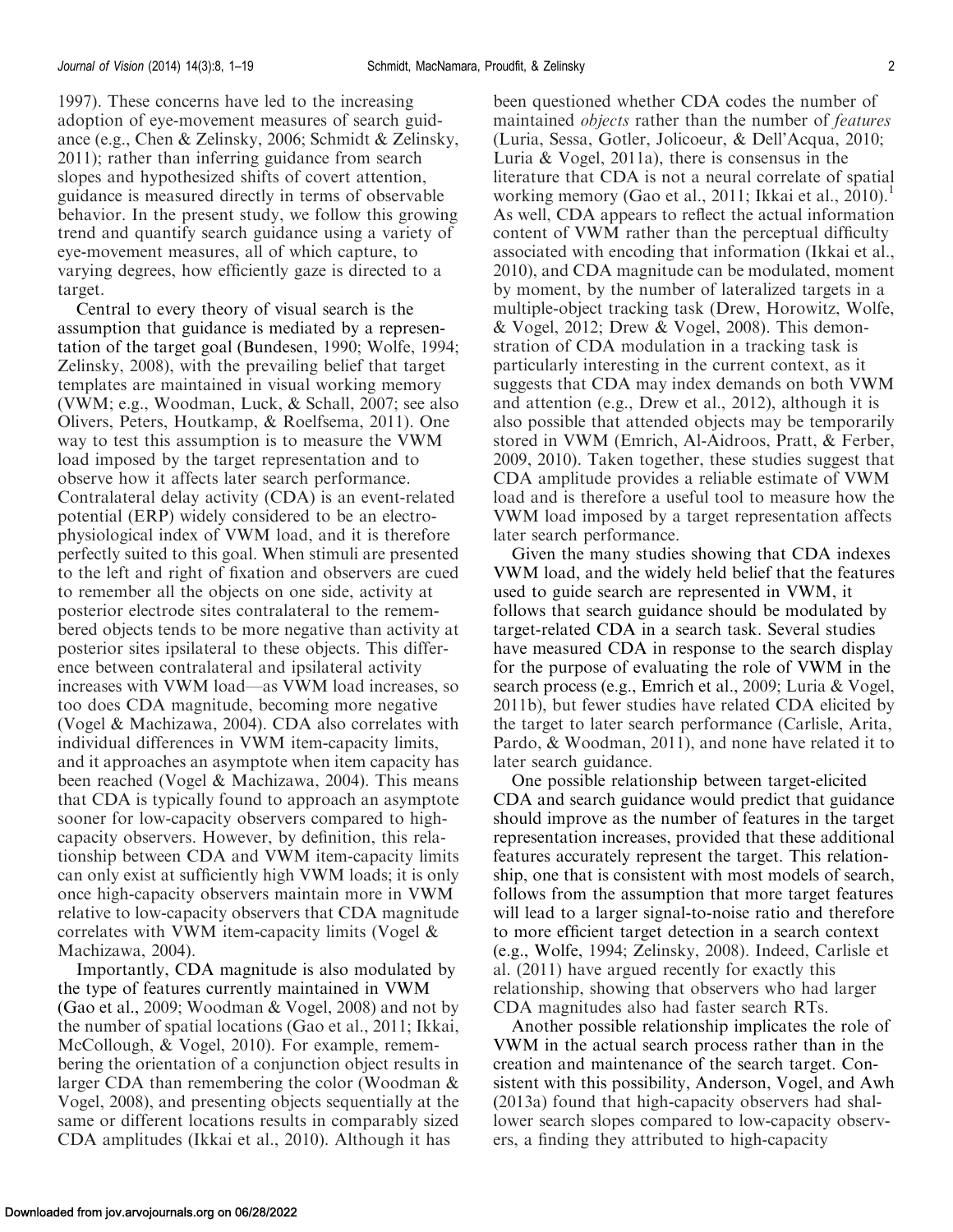<span id="page-2-0"></span>observers' being able to load a greater number of search objects into VWM for comparison to the target. Extrapolating from this relationship, it follows that search may be optimized to use low-load target representations in an effort to minimize the demands placed on a limited-capacity VWM; devoting less VWM to the target template would leave more available to efficiently search through the display items. This hypothesis predicts the opposite relationship between target-related CDA and search guidance guidance should be best with a low-load target representation, as this would enable a greater number of search items to be processed in parallel (Anderson et al., [2013a](#page-16-0); Emrich et al., [2009;](#page-17-0) Luria & Vogel, [2011b](#page-17-0)).

## Experiment 1

To investigate the relationship between the VWM representation of a search target and search guidance, we measured CDA during a retention interval after target designation but before search-display onset and related this to measures of gaze direction to a target. We also analyzed the temporal expression of CDA throughout this time window to examine changes in the target representation over time (Schmidt & Zelinsky, [2011\)](#page-17-0). If having more target features in VWM leads to better guidance, CDA magnitude measured during the retention interval should be greater when search is later found to be strongly guided to a target compared to when guidance is weak. However, if VWM is optimized to process search items rather than to maintain a highload target representation, the opposite relationship might be expected: Increased target-related CDA magnitude might predict weaker, not stronger, search guidance.

### Methods

#### **Participants**

Sixteen undergraduate students from Stony Brook University participated for course credit. All had normal or corrected-to-normal vision, and were native English speakers, by self-report.

#### Stimuli, apparatus, and data recording

Each observer participated in two behavioral tasks: a VWM pretest, followed by the main search experiment. We administered the VWM pretest to independently assess VWM item-capacity limits and to screen for an observer's ability to remain fixated during the preview and delay periods. This test used a memory array and a test array. Memory arrays consisted of 6 or 10 (out of a possible 11) colored  $0.5^{\circ} \times 0.5^{\circ}$  squares. No color was presented more than once on a given trial. The squares were lateralized such that three or five squares appeared on each side, all  $3.5^{\circ}$  from central fixation. Test arrays either were identical or had one colored square swapped with an unused color.

The search task used a four-item target-preview display and a four-item search display [\(Figure 1](#page-3-0)). Target-preview displays consisted of four randomcategory real-world objects, each subtending  $1.35^{\circ}$  and appearing  $3.5^{\circ}$  from central fixation. Search displays were presented on a white background and consisted of three distractors and one of the previewed targets. All objects were obtained from the Hemera Photo Objects collection or various Web sources. Search objects were arranged into a square, with one object appearing in each quadrant at  $14.5^{\circ}$  from central fixation. Each search object also subtended  $1.35^{\circ}$  (the same size as the target preview), and target positions were balanced over screen locations. Targets and distractors repeated once in new pseudorandom pairings halfway through the experiment. Except for this single repetition, each trial depicted a target at a different basic level category; distractors were selected randomly, with the constraint that no distractor overlapped with any of the target categories.<sup>[2](#page-15-0)</sup>

Stimuli were presented at a screen resolution of 1680  $\times$  1050 pixels using a 22-in. LCD ViewSonic VX2268wm monitor operating at a refresh rate of 120 Hz. The experiment was created and controlled using the Experiment Builder software package (SR Research Ltd., version 1.10.165), running on an Intel Core 2 Duo 3.0-GHz PC with Windows XP. Eye position was sampled at 1000 Hz using an EyeLink 1000 eye tracker with default saccade detection settings. The head position and viewing distance for each observer was fixed at 81 cm using a chin rest. All manual responses where made using a game-pad controller (Microsoft Sidewinder 1.0) by pressing the left and right indexfinger shoulder triggers; trials were initiated by pressing the X button operated by the right thumb.

Continuous electroencephalogram (EEG) data were recorded from 64 scalp electrode sites (standard 10-20 configuration) using a BioSemi Active Two system. Two additional electrodes were placed on the left and right mastoids, and the electrooculogram (EOG) generated from eyeblinks and eye movements was recorded from four facial electrodes.<sup>[3](#page-15-0)</sup> Vertical eye movements and blinks were measured using two electrodes, placed 1 cm above and below the right eye; horizontal eye movements were measured using two electrodes, placed 1 cm beyond the outer edge of each eye. The EEG signal was preamplified at the electrode to improve the signal-to-noise ratio. Data were digitized at 24-bit resolution with a least-significant-bit value of 31.25 nV and a sampling rate of 512 Hz, then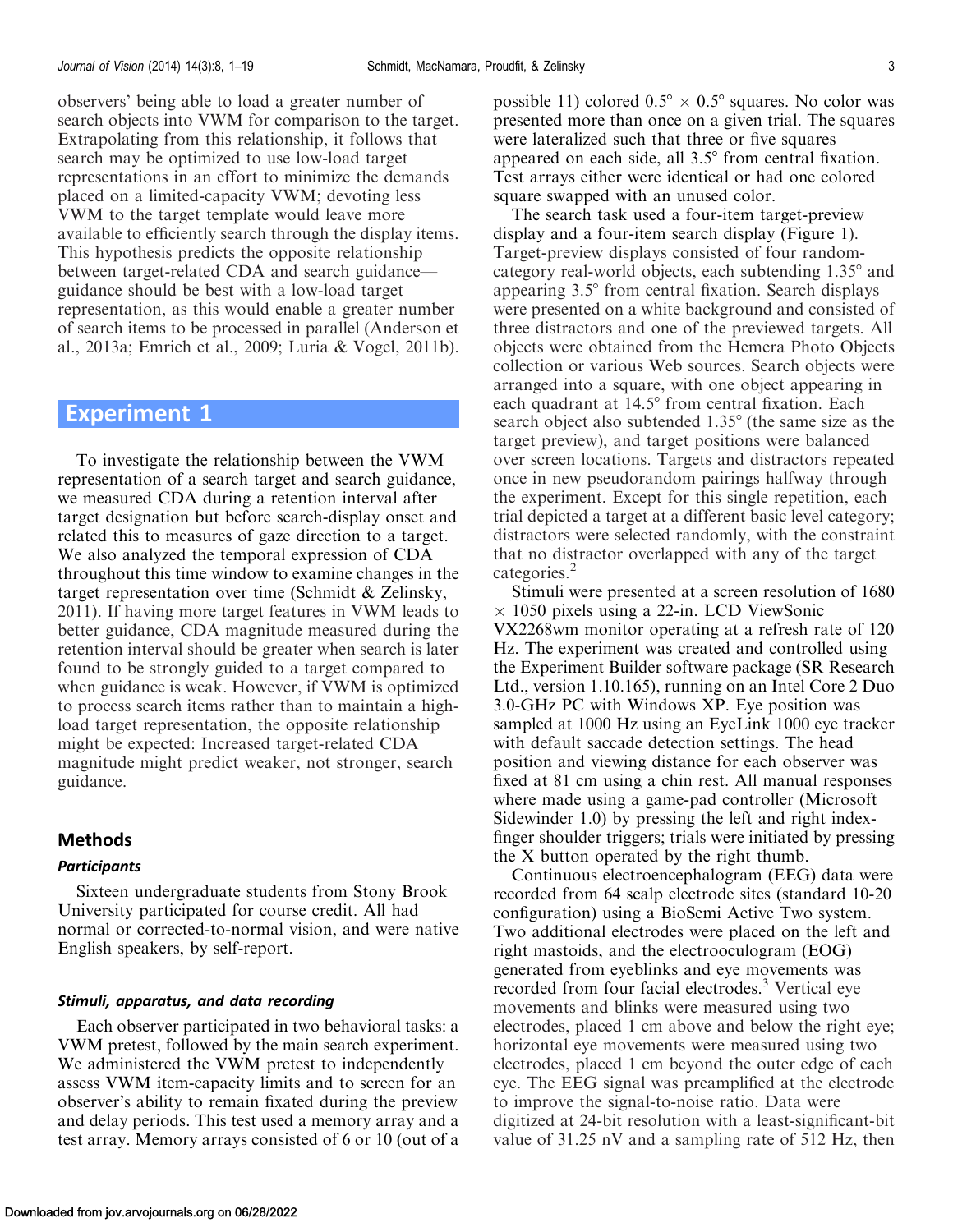<span id="page-3-0"></span>

Figure 1. Procedure used for the visual-search task. The arrows cued two potential targets in the preview display, one of which (the iron in this example) always appeared in the search display. See text for additional details.

filtered using a low-pass fifth-order sinc filter with  $a - 3$ dB cutoff point at 104 Hz. The voltage from each active electrode was referenced online with respect to a common-mode-sense active electrode producing a monopolar (nondifferential) channel.

To align the eye-movement and EEG recordings, Experiment Builder was programmed to send an event code at the start of each trial over the parallel port to a computer dedicated to collecting the EEG data. Event markers were saved in the continuous EEG stream and coded for the onset of each visual display, whether the initial saccade during search was directed to the target or a distractor, and for whether the manual response for a trial was correct or incorrect.

#### Data analysis

Off-line analyses of the eye-movement data were performed using the DataViewer software package (SR Research Ltd., version 1.11.1) and standard analysis tools. Off-line analyses of the EEG data were performed using Brain Vision Analyzer (Brain Products, Gilching, Germany, version 2.0). EEG data were re-referenced off-line to the average of the two mastoids and band-pass filtered with low and high

cutoffs of 0.01 and 70 Hz, respectively. The EEG was segmented for each trial, beginning 200 ms prior to target-preview onset and continuing for 1500 ms, ending with the onset of the search display. Baseline correction was performed for each trial using the 200 ms prior to preview onset. Artifact analysis identified cases in which there was a voltage step of more than 75.0  $\mu$ V between samples, a voltage difference of 150.0  $\mu$ V within a trial, a maximum voltage difference of less than  $0.50 \mu V$  within 50-ms intervals, and an absolute voltage that exceeded  $\pm 150 \mu V$ . All segments containing artifacts were discarded. To detect any remaining eye-movement artifacts, a bipolar horizontal electrooculogram (HEOG) was computed post hoc by subtracting the left EOG channel from the right EOG channel. Average HEOG activity was analyzed separately for the cue and delay windows. Observers generally had less than  $\pm 4 \mu V$  of HEOG activity in both the "cue left" and "cue right" conditions during both the cue and delay windows. One observer was replaced due to excessive HEOG activity, and another two observers had average HEOG activity of 4.5 and 5.7  $\mu$ V in a single cue-condition time window. All other observers were below the noted cutoff. We also assessed pre-search eye-movement activity by analyzing the data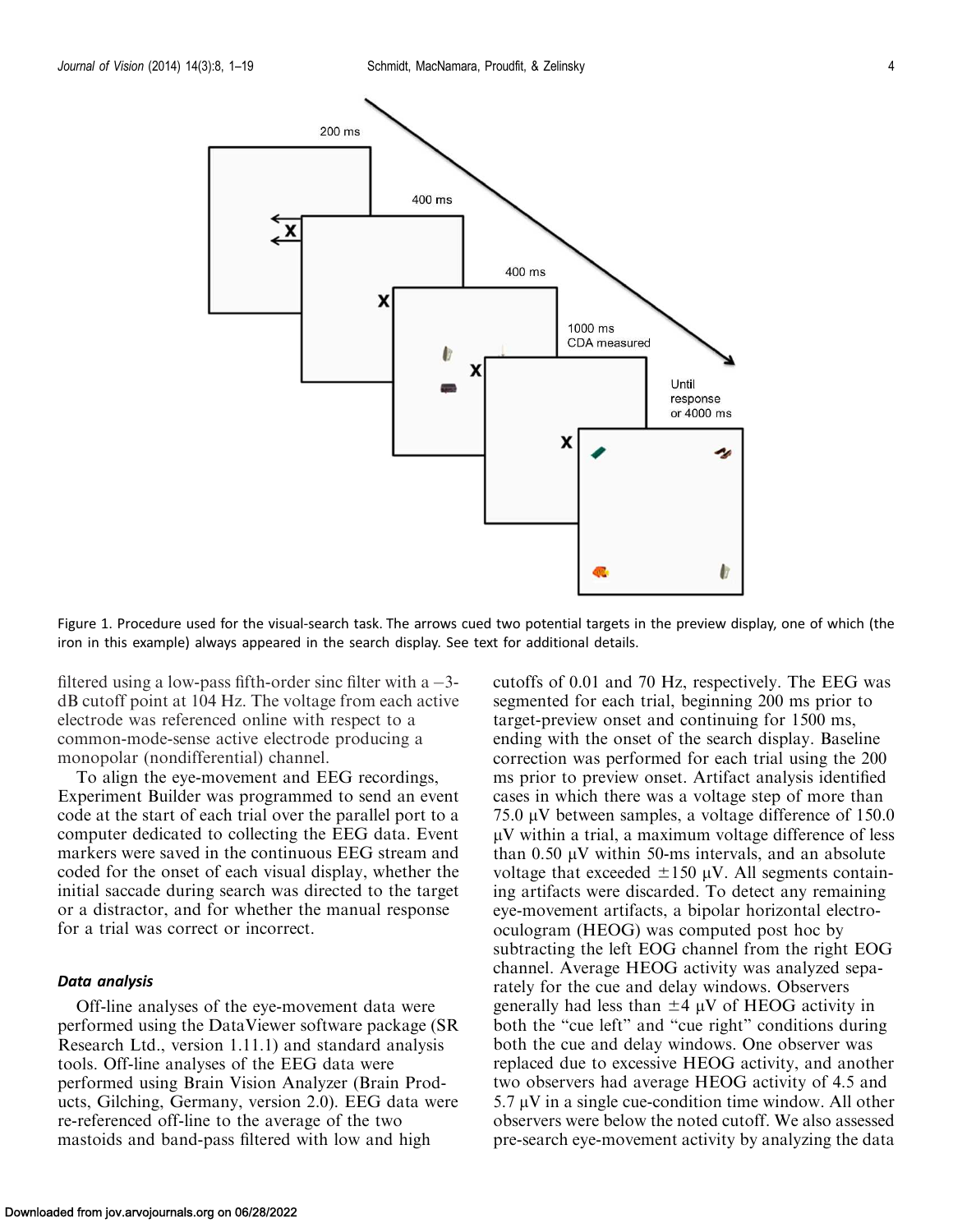from the eye tracker. Eye movements during the preview and retention interval did not differ in number or mean saccade amplitude between the strong- and weak-guidance conditions, all  $t(15) \le 0.74$ , all  $p \ge 0.35$ .

CDA, quantified as the amplitude difference in electrode sites contralateral and ipsilateral to the cued objects (contralateral minus ipsilateral), was computed at all lateralized parietal and occipital electrode pairs (P1/2, P3/4, P5/6, P7/8, P9/10, PO3/4, PO7/8, O1/2) from 400 to 1300 ms following preview onset. This window corresponded to the first 900 ms of the retention interval separating preview offset from search-display onset.<sup>[4](#page-15-0)</sup>

#### Design and procedure

Both the VWM and search tasks began with a 13 point calibration routine used to map eye position to screen coordinates. A calibration was not accepted until the average error was less than  $0.49^{\circ}$  and the maximum error was less than 0.99°. Observers were recalibrated halfway through each task and as needed during testing. Following the initial calibration were practice trials, 32 in the VWM task and 8 in the search task. Trials began with observers fixating a central point and pressing the X button on the game pad. In addition to initiating the trial, this served as a ''drift check'' for the eye tracker to record any shift in gaze position since calibration. The fixation point was then replaced by a centrally presented  $\times$  and two arrows, above and below central fixation ([Figure 1\)](#page-3-0), both pointing to either the left or right side of the screen. The arrow cue was presented for 200 ms and was followed by a 400-ms delay showing just the fixation cross until the onset of the first task display.

#### VWM task

A standard delayed match-to-sample task (Vogel & Machizawa, [2004](#page-17-0)) was used to calculate the  $k$ -scores used to estimate VWM capacity. Following the arrow cue and the subsequent 400-ms delay, three or five colored squares appeared for 100 ms on each side of central fixation. This was followed after a 1000-ms delay by the presentation of either the identical display or a display in which a change was made to one colored square on the cued side. Observers had 2500 ms to make a same-or-different judgment. A trial was immediately terminated if the observer blinked, if a saccade greater than  $0.75^{\circ}$  was detected, or if the eye position deviated by more than  $1.25^{\circ}$  from central fixation, as determined by the eye tracker, before the test array appeared. If any of these events was detected, feedback was given to the observer instructing him or her not to blink or make an eye movement during that time window. Observers were excused from the

experiment if they failed to remain centrally fixated during the cue, memory, or delay windows on at least 80% of the trials. Additionally, feedback was given if observers made an incorrect response or if no response was made within the 2500-ms response window. A variable intertrial interval (ITI) of 100–500 ms followed the feedback or response. There were two test blocks, each containing 60 trials, for a total of 120 test trials. Cue direction and set size were interleaved within block.

#### Search task

[Figure 1](#page-3-0) shows the procedure for the search task, which was identical to the VWM procedure with the following exceptions. Rather than colored squares, the target-preview display depicted two images of realworld objects on each side of central fixation, with the preceding arrow cue indicating which pair of objects were potential targets. This cuing procedure was needed, given that objects had to appear in both visual hemifields; a balanced bilateral display helps to control for hemispheric differences in the EEG signal related to perception. Observers were instructed to encode both of the cued objects because either could be the target. The duration of the target-preview display was also changed to 400 ms, increased from the 100-ms duration of the memory array used in the VWM task. This was done to enable a more complete encoding of the visually complex targets. After a 1000-ms retention interval, a search display appeared, which showed one of the two potential targets with three distractors. Observers had to localize the target, indicated by pressing a button while fixating the object. The search display remained visible until the response or until 4000 ms had elapsed. If a response was not made within this time window, or if observers were looking at a nontarget object when they pressed the button, the trial was flagged as an error and feedback was provided. A variable ITI of 1500–2000 ms followed the feedback or response. There were 416 test trials distributed over eight blocks. Cue direction was interleaved, and guidance condition was determined online based on performance.

## Results

The first step in relating the target representation in VWM to search guidance is to define strong- and weakguidance conditions. We operationally defined strongguidance trials as those in which the initial saccade during search was directed at the target, and weakguidance trials as those in which the initial saccade of the search task was directed at a distractor. Such dichotomizing of data based on behavioral perfor-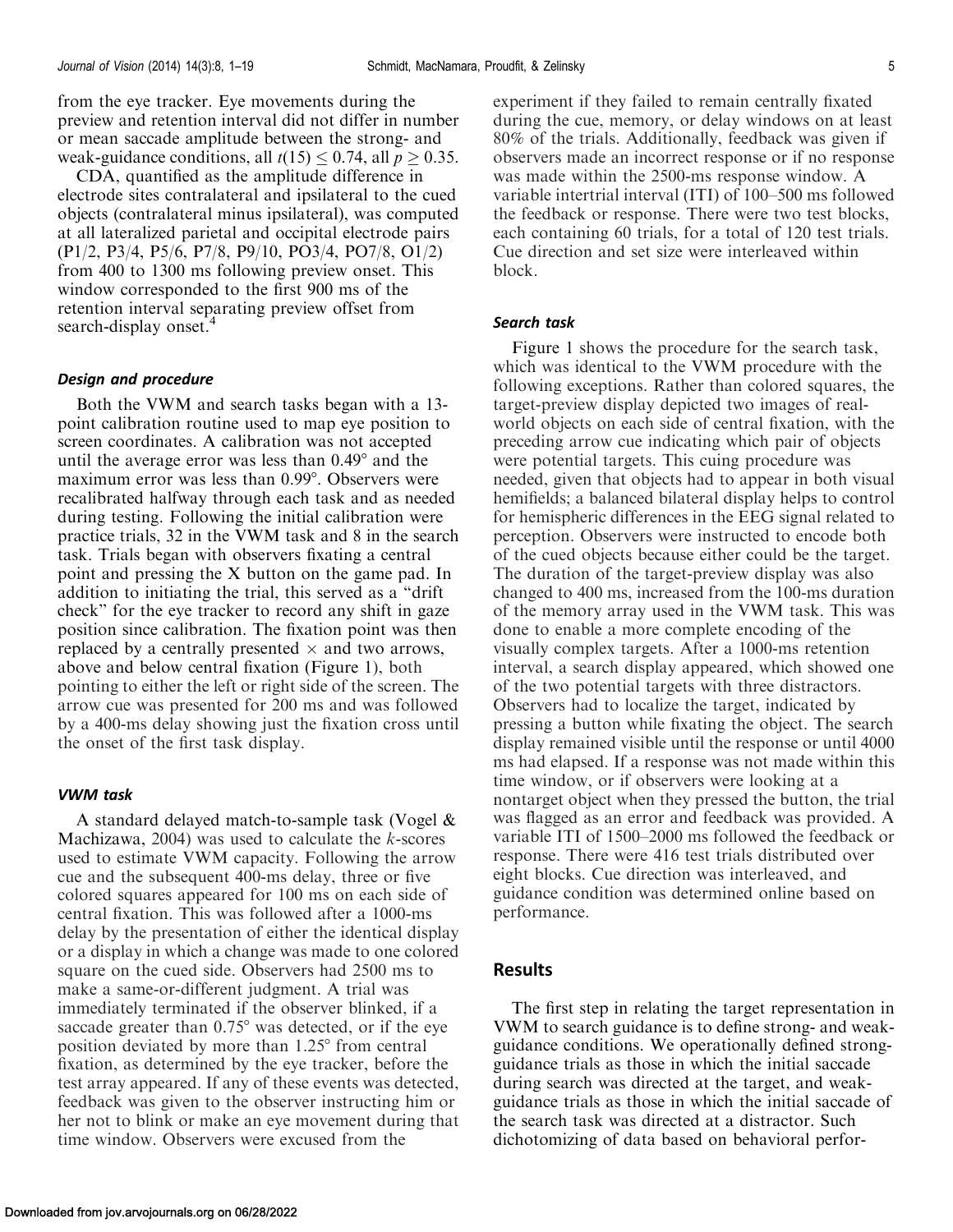<span id="page-5-0"></span>

|                 | % initial saccade<br>directed to target | Initial saccade<br>latency, ms | Time-to-target, ms | Target dwell time, ms | RT. ms    | % correct |
|-----------------|-----------------------------------------|--------------------------------|--------------------|-----------------------|-----------|-----------|
| Overall         | 54 (2)                                  | 230(9)                         | 525(15)            | 461 (39)              | 1078 (53) | 94(1)     |
| Strong guidance | 100 (0)                                 | 233(9)                         | 366(13)            | 445 (38)              | 894 (49)  | 97(0)     |
| Weak guidance   | 0(0)                                    | 225(9)                         | 693 (19)           | 481 (39)              | 1274 (59) | 90(2)     |

Table 1. Oculomotor and manual search measures in Experiment 1. Notes: Values in parentheses indicate standard error of the mean.  $RT =$  reaction time.

mance is a well-established practice in the ERP memory literature; ERPs corresponding to the encoding of later remembered words or objects are often compared to the ERPs corresponding to the encoding of later forgotten words or objects, the so-called difference due to memory or DM effect (e.g., Friedman & Sutton, [1987;](#page-17-0) Sanquist, Rohrbaugh, Syndulko, & Lindsley, [1980\)](#page-17-0). Our breakdown of CDA by strong and weak guidance is conceptually identical to this accepted practice. The overall guidance data, strong-guidance data, weak-guidance data, manual search times, and data from other oculomotor measures are reported in Table 1. Incorrect trials, no-response trials, and trials aborted due to a blink or an eye movement were excluded from all analyses. Out of the remaining test trials, on average, 54% were strong guidance and 46% were weak guidance (Table 1).<sup>[5](#page-16-0)</sup> Strong-guidance trials were accompanied by significantly longer initial saccade latencies, shorter times to fixate the target (timeto-target), shorter target dwell times, shorter manual RTs, and more accurate responses compared to weakguidance trials, all  $t(15) \ge 2.50$ , all  $p \le 0.03$ . The fact that differences between strong and weak guidance were found in so many manual and oculomotor measures, and that these differences were quite large in some cases, suggests that the direction of the initial saccade profoundly impacted search performance in this task.

To investigate the target representation maintained in VWM, we computed mean CDA difference waves during the retention interval after preview offset but before search-display onset. Figure 2 shows head maps indicating overall CDA, as well as CDA grouped by strong and weak guidance. Consistent with prior work, CDA was maximal over occipital and parietal electrode sites (e.g., Vogel & Machizawa, [2004\)](#page-17-0). CDA magnitude was largest at PO7/8, all  $t(15) \ge 2.8$ , all  $p \le 0.01$ ; however, in the overall data the difference wave was significantly more negative than zero at all occipital and parietal sites, all  $t(15) \ge 2.4$ , all  $p \le 0.03$ , except at P1/2 and P3/4. The presence of target-elicited CDA suggests that target features were maintained in VWM for the purpose of search and is consistent with earlier reports of CDA in a search task (Carlisle et al., [2011](#page-16-0)). Significant CDA was also found for weak-guidance trials at all occipital and parietal sites (except P1/2 and P3/4),  $t(15) \ge 2.13$ , all  $p \le 0.05$ , and for strong-

guidance trials at all occipital and parietal sites (except P1/2 and P9/10), all  $t(15) \ge 2.35$ , all  $p \le 0.04$ . These latter two analyses suggest that target features were likewise maintained on both strong- and weak-guidance trials.



Figure 2. Head maps for [Experiment 1](#page-2-0) showing the topographic distribution of voltage differences for electrodes contralateral minus ipsilateral relative to the target position in the preview display. CDA was measured for 900 ms during the retention interval after preview offset but before search-display onset; deeper blue indicates a more negative value and greater CDA magnitude. (A) Overall activity from all trials, not segregated by strong versus weak guidance. (B) Activity from only the weakguidance trials, in which the initial search saccade was directed at a distractor rather than the target. (C) Activity from only strong-guidance trials, in which the initial search saccade was directed at the target.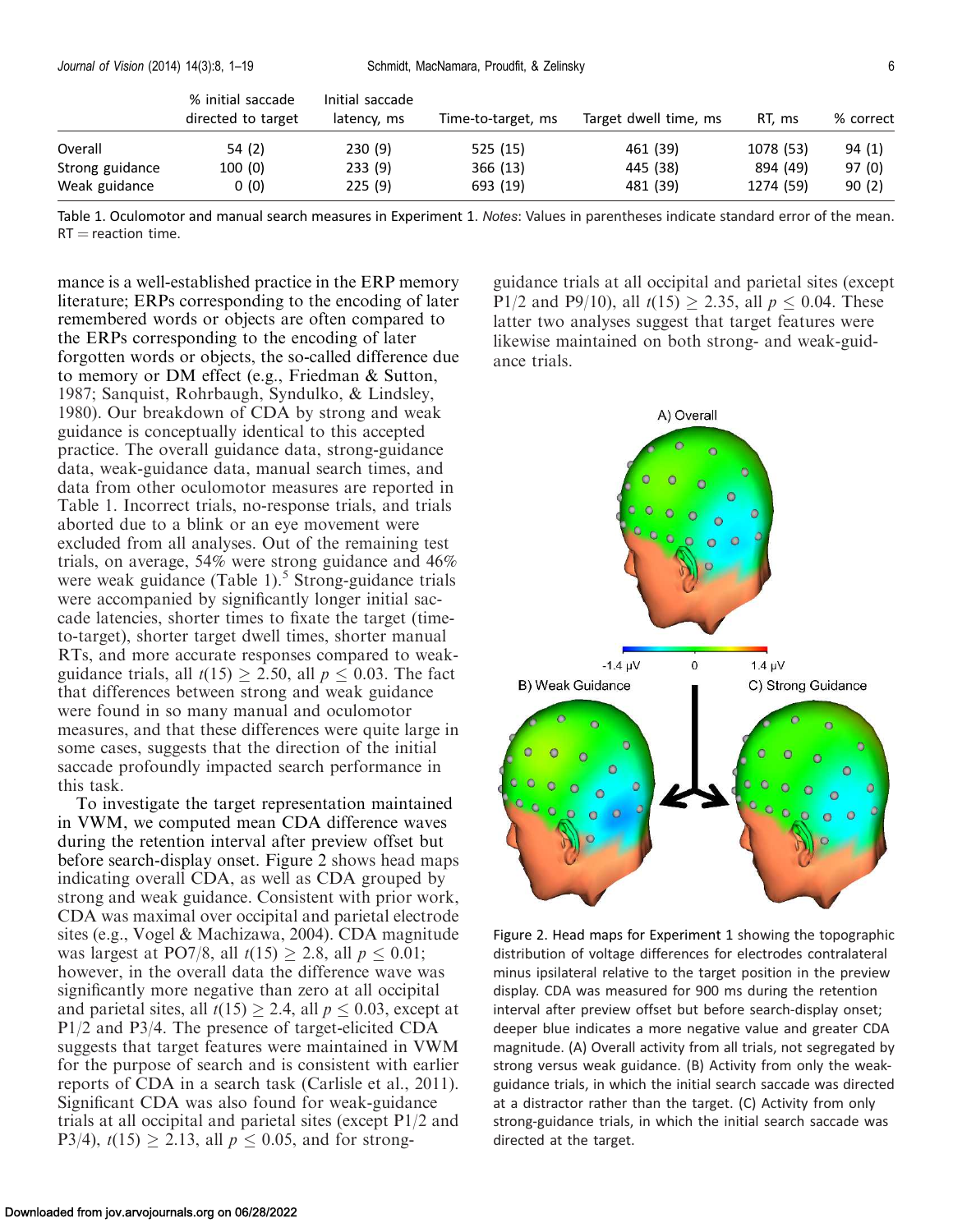<span id="page-6-0"></span>

Figure 3. CDA activity over time for [Experiment 1](#page-2-0). (A) Waveforms showing CDA from PO7/8 in the strong-guidance (blue) and weakguidance (red) conditions, as well as the wave produced by taking the difference of the two (dotted black). (B) Mean CDA binned into 100-ms intervals from PO7/8 in the strong- (blue) and weak-guidance (red) conditions. Error bars indicate one standard error of the mean. Note that negative values are plotted up in both figures.

To examine the relationship between the target representation in VWM and later search guidance, and to characterize how this relationship changes over time, we partitioned CDA into nine 100-ms time bins, with a mean CDA value computed for each bin, and compared CDA magnitude on strong-guidance and weak-guidance trials (Figure 3A, B). Confining this analysis to PO7/8, where the CDA difference wave was maximal, we found a main effect of guidance. Weakguidance trials produced significantly greater CDA than strong-guidance trials,  $F(1, 15) = 6.38$ ,  $p = 0.02$ ;

target-related CDA was significantly more negative when the initial eye movement during search was *not* directed to the target. Contrary to the predictions of most models of search and the findings of [Carlisle et al.](#page-16-0) [\(2011\)](#page-16-0), this finding suggests that a larger CDA magnitude, indicative of additional target features maintained in VWM, results in a weaker guidance signal and poorer search performance. This latter conclusion is supported by the fact that weaker search guidance also led to longer time-to-target, longer target dwell times, longer RTs, and less accurate manual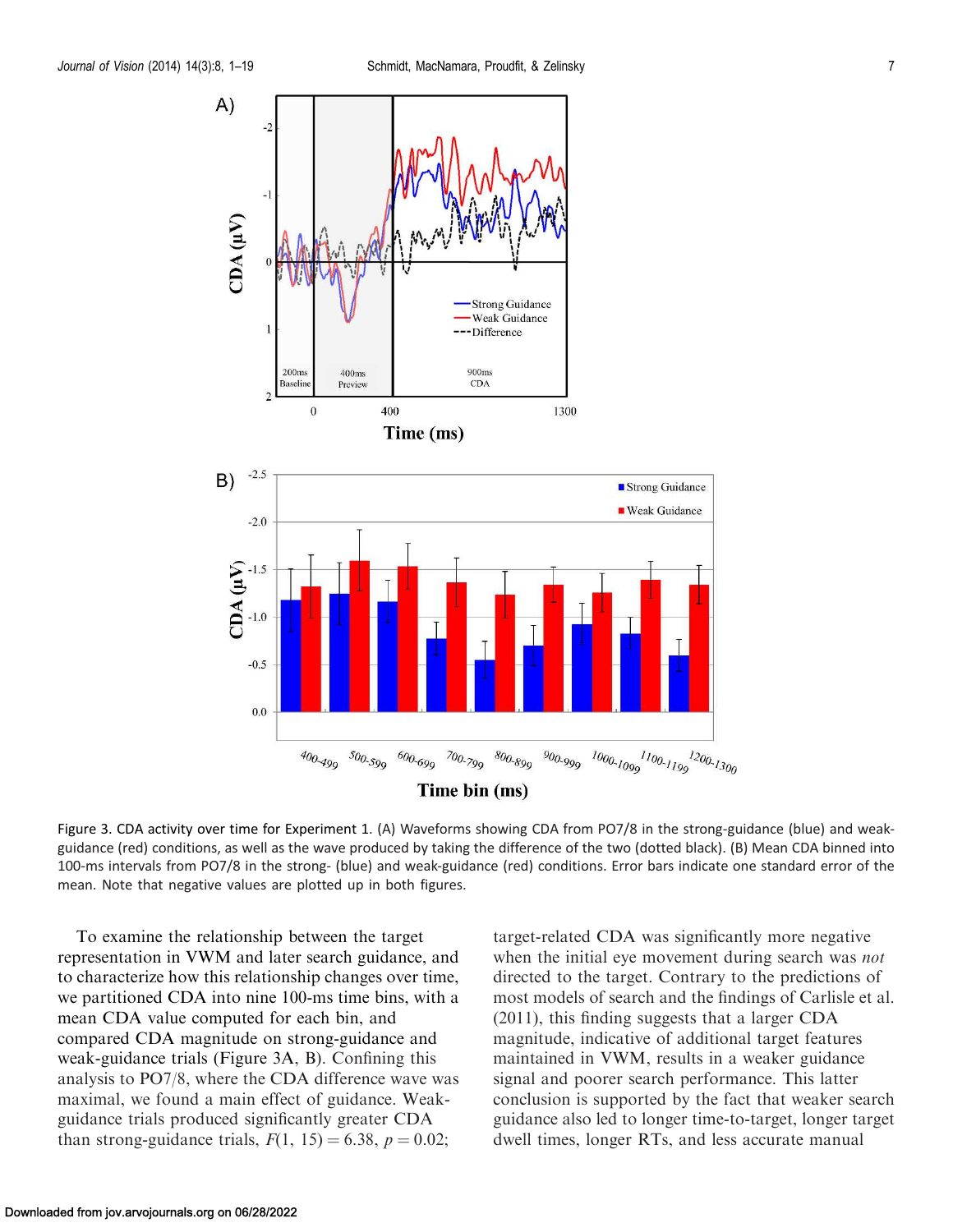responses ([Table 1\)](#page-5-0). We also found that the difference between strong- and weak-guidance conditions was larger (except for the 1000–1099-ms time bin) in the later time bins compared to the earlier time bins [\(Figure](#page-6-0) [3B\)](#page-6-0). This was confirmed by a significant interaction of guidance (strong versus weak)  $\times$  time,  $F(8, 120) = 2.06$ ,  $p = 0.05$ , that was driven by a reduction in strongguidance CDA over time and relatively stable weakguidance CDA. Supporting this relationship between time and the load imposed by the target representation, we found pronounced correlations between strong- and weak-guidance CDA in the first four time bins following preview offset,  $r(16) \ge 0.62$ , all  $p \le 0.05$ ; however, this relationship weakened over time such that the remaining time bins did not show significant correlations,  $r(16) \le 0.33$ , all  $p \ge 0.20$ . Taken together, this shows that target representations formed early after preview offset produced CDA for both weakguidance and strong-guidance trials, but that CDA later during the retention interval faded when guidance was strong but remained when guidance was weak. We interpret these findings as indicating a search process that can reduce the load imposed by a target representation over time, with strong or weak search guidance predicted by the efficiency of this process. The fact that strong and weak guidance became less correlated in the later time bins also suggests that observers differed in their ability to reduce this targetrelated VWM load on strong-guidance trials.

Does this relationship between weak guidance and greater CDA magnitude also explain differences in performance across individual observers? To answer this question, for each observer we subtracted mean CDA on strong-guidance trials from mean CDA on weak-guidance trials, giving us a CDA difference score with respect to search guidance. We computed a similar guidance-based difference score for time-to-target and RT, again by subtracting strong-guidance mean timeto-target and RT from weak-guidance mean time-totarget and RT, respectively. We then correlated across observers the CDA difference scores with the difference scores for both time-to-target and RT. These analyses revealed significant correlations between CDA and both time-to-target and RT, both  $r(16) \le -0.52$ , both p  $\leq 0.04$  (Figure 4). Those observers who showed the largest increase in CDA on weak-guidance trials, suggesting they coded the most additional target features, also showed the largest decrement in search performance (as measured by time-to-target and RT) after their misdirected initial saccade. Given that the time-to-target and RT measures capture search performance throughout the task, these findings suggest that the impact of the target representation on search is not limited to the accurate direction of the initial saccade to the target.



Figure 4. Scatterplots for [Experiment 1](#page-2-0) depicting the relationship between strong- minus weak-guidance CDA magnitude to (A) strong- minus weak-guidance time-to-target and (B) strongminus weak-guidance RT. Each black dot indicates data from one observer; a best-fit line shows the relationship across observers. Note that the positive slope of this line indicates a negative correlation, because negative values are plotted up. See the text for additional details.

Does the relationship between CDA magnitude and guidance change with VWM item-capacity limits? Previous work has demonstrated that CDA correlates with VWM item capacity, showing that it approaches an asymptote when capacity has been reached (Vogel & Machizawa, [2004](#page-17-0)). More specifically, the difference between contralateral and ipsilateral electrode sites approaches an asymptote sooner for low-capacity observers than it does for high-capacity observers, suggesting that there exists some number of features that fill VWM for low-capacity observers, leading to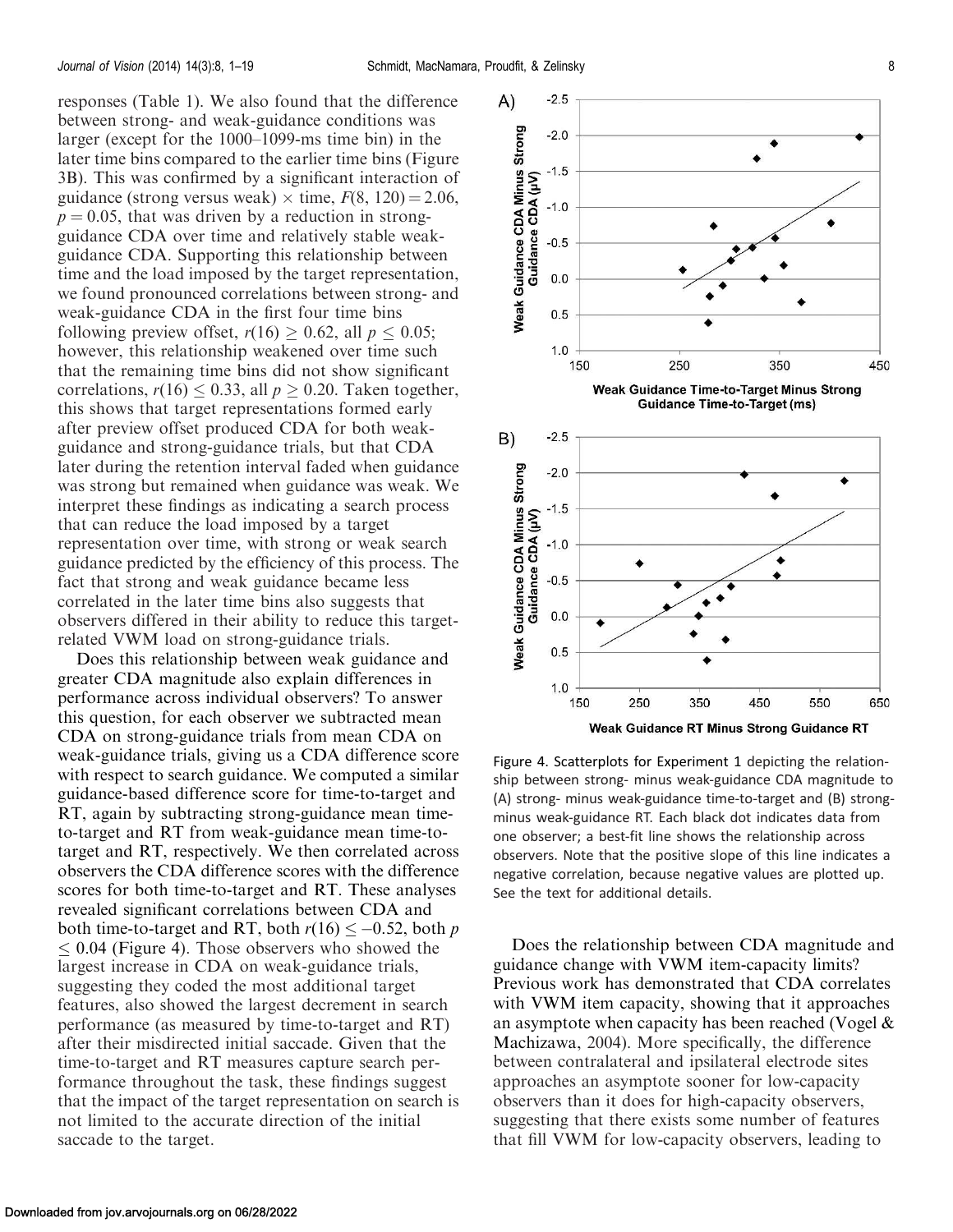|                   | % initial saccade<br>directed to target | Initial saccade<br>latency | Time-to-target | Target dwell time | RT           | % correct    |
|-------------------|-----------------------------------------|----------------------------|----------------|-------------------|--------------|--------------|
| VWM item capacity | $r = 0.22$ .                            | $r = 0.43$ .               | $r = 0.30$ .   | $r = 0.23$ .      | $r = 0.30$ . | $r = 0.77$ . |
| $(k$ -scores)     | $p = 0.44$                              | $p = 0.10$                 | $p = 0.27$     | $p = 0.40$        | $p = 0.27$   | p < 0.001    |

Table 2. Correlations of VWM item capacity with oculomotor and manual measures of search performance in Experiment 1. Notes: RT  $=$  reaction time.

asymptotic CDA, while allowing high-capacity observers to still add features to their VWM, leading to increasing CDA magnitude. If the negative relationship between CDA and guidance reported in the present study is due to the absolute number of features in the target representation, rather than the number of features that can be maintained relative to an observer's capacity limit, we might expect an interaction between observer capacity and strong- versus weak-guidance CDA—the difference between strongand weak-guidance CDA should be larger for highcapacity observers, as these observers would be maintaining more features. We found that overall CDA correlated significantly with the k-scores computed from the observers' VWM capacity pretest,  $r(16) =$  $-0.72$ ,  $p < 0.001$ , replicating [Vogel and Machizawa's](#page-17-0) [\(2004\)](#page-17-0) results. This suggests that high-capacity observers indeed maintained more target features in VWM. However, a regression analysis revealed that VWM capacity and CDA in the strong- and weakguidance conditions did not interact,  $t = 1.22$ ,  $p = 0.24$ . This suggests that the relationship between strong- and weak-guidance CDA was not affected by item-capacity limits, despite the fact that high-capacity observers had substantially larger overall CDA. We interpret this finding as evidence that search guidance is modulated not by the absolute number of maintained features but rather by the relative number of features specific to a given observer's capacity and the quality of information that is coded by these features.

Although strong- and weak-guidance CDA did not interact with estimates of VWM item capacity, capacity effects might still be expressed in other measures of search performance. Contrary to the suggestion that high-capacity observers have shallower search slopes (Anderson et al., [2013a\)](#page-16-0), we observed no significant relationships between VWM item-capacity estimates and any of the oculomotor or RT measures reported in Table 2, all  $r(16) \le 0.43$ , all  $p \ge 0.10$ , although manual responses were more accurate for the high-capacity observers,  $r(16) = 0.77$ ,  $p < 0.001$ . Despite highcapacity observers' maintaining more target features in VWM, differences in VWM item-capacity limits were not expressed in the behavioral measures considered in this study, just as they were found not to interact with the difference between strong- and weak-guidance CDA. We again interpret these findings as suggesting that search performance is modulated not by the

absolute number of target features but rather by how efficiently these features code the information needed to discriminate a target from distractors.

## **Discussion**

We used CDA to assess the representation of a search target when guidance would later be either strong or weak, and found that strong search guidance was associated with lower CDA magnitude. This suggests that search performance benefits from having fewer, not more, features in the target representation. But before we consider the implications of this finding for search theory, the counterintuitive nature of this relationship requires that alternative interpretations be thoroughly considered.

One potential explanation for our results is that some target objects were less complex than others and that these less complex targets resulted in both a lower VWM load and stronger search guidance. As in the case of the ERP memory literature (e.g., Friedman & Sutton, [1987;](#page-17-0) Sanquist et al., [1980\)](#page-17-0), the performancebased segregation of trials into strong- and weakguidance groups in the present study necessarily meant that different targets would constitute the two guidance conditions. If some target objects were simply easier to maintain and search for than others, then easy search targets might lead to a lower VWM load and stronger search guidance, while more difficult targets might lead to a higher VWM load and weaker search guidance. This explanation, however, would predict that many of our targets should be consistently associated with either strong or weak guidance. To test this hypothesis, we analyzed the number of observers showing strong search guidance by target item, and found that guidance was normally distributed over targets (Shapiro–Wilk,  $p = 0.08$ ; Kolmogorov–Smirnov,  $p = 0.20$ ; skewness =  $0.85$ , kurtosis =  $-0.79$ ).<sup>[6](#page-16-0)</sup> This suggests that the vast majority of target items did not consistently produce either strong or weak guidance, making a purely stimulus-based explanation of our findings highly unlikely. Future work may seek to use a smaller set of target objects so that CDA magnitude on strongand weak-guidance trials can be compared using an identical set of stimuli.

Another possible explanation for our results is that search guidance may be related to the number of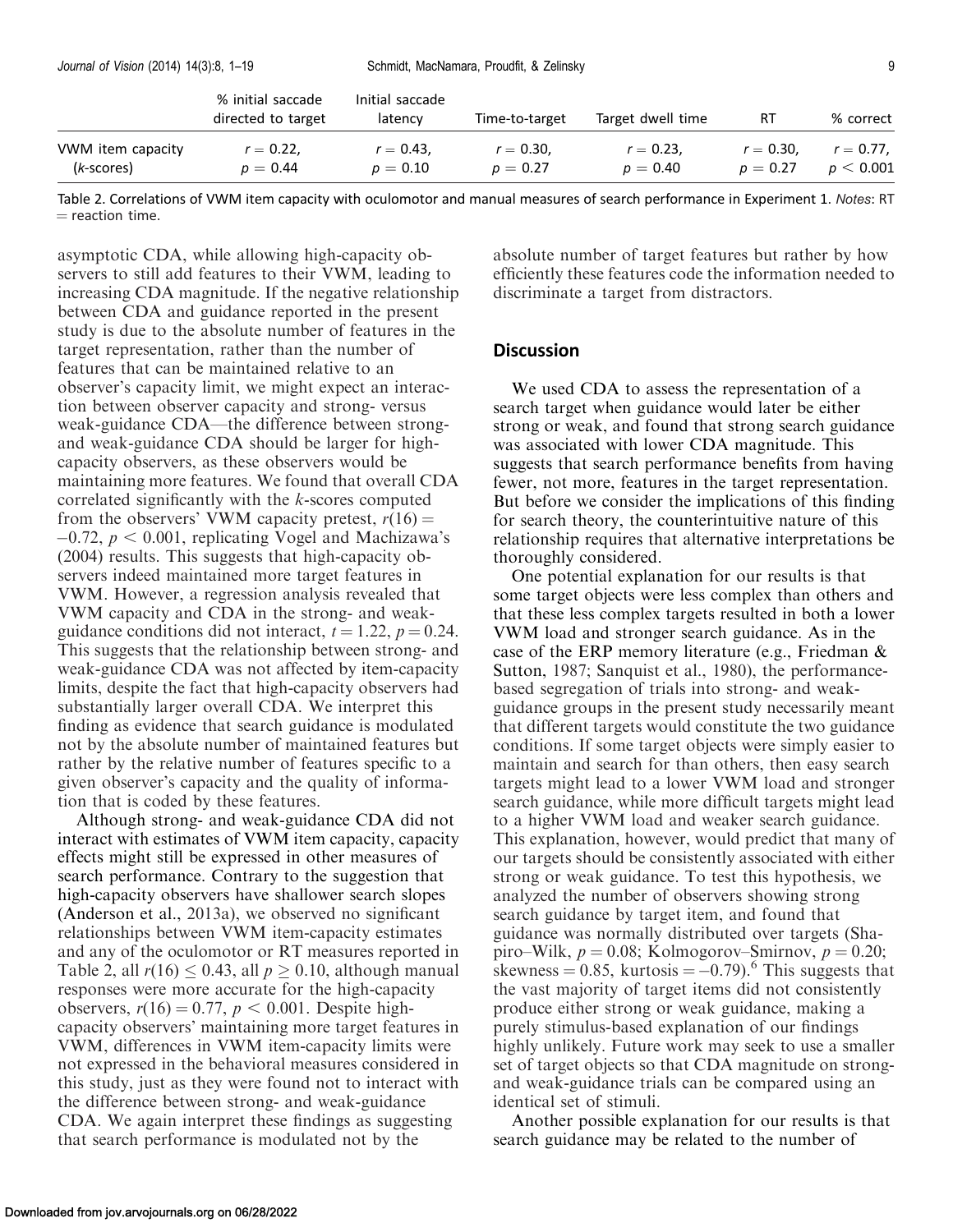<span id="page-9-0"></span>targets maintained in VWM. Our assumption was that observers were following instructions and attempting to encode both of the objects on the cued side of the display into their VWM, but this may not have been the case. On some trials, observers may have gambled by picking only one of the two cued targets to maintain in VWM, thereby retaining very little about the second object. To the extent this happened, it might result in strong search guidance when the selected object was the target and weak search guidance when it was not. In both cases, low CDA magnitude would be expected, because only one object would be maintained in VWM. It also follows that on trials in which observers maintained both objects in VWM, search guidance should be weaker and CDA magnitude should be relatively high. Thus, trials with strong guidance and low CDA may be associated with the maintenance of only one object, and trials with weak guidance and high CDA may be associated with the maintenance of both objects. Note that this explanation would also predict weak guidance and low CDA on those trials in which the wrong object was selected and maintained, a pattern that is inconsistent with our data, given that it predicts little change in CDA amplitude when correct target selections are also considered; but it is possible that these trials contributed disproportionately to errors and were therefore not included in the analyses. Moreover, although this alternative interpretation cannot explain the observed interaction of strong- and weak-guidance CDA over time or the correlation between strong and weak guidance in early but not late time bins, it might nevertheless explain our core finding—that search guidance is inversely related to CDA magnitude. We therefore conducted a second experiment, in which only a single target appeared on the cued side, to rule out this interpretation.

# Experiment 2

## Methods

## **Participants**

Eighteen undergraduate students from Stony Brook University participated for course credit. All had normal or corrected-to-normal vision, and were native English speakers, by self-report. None had participated in [Experiment 1](#page-2-0).

#### Design and procedure

All stimuli, apparatus, data recording, analyses, and procedures were identical to those in [Experiment 1](#page-2-0), except the target-preview display now depicted one object on each side of central fixation rather than two. The CDA analysis window was also extended by 100 ms to include the full 1000-ms retention interval. Given that only one object now appeared at preview (with the task being to fixate the target and press a button, as in [Experiment 1](#page-2-0)), any uncertainty about the number of objects maintained in VWM is removed.

## Results

Given the reduction in the number of targets in Experiment 2 relative to [Experiment 1,](#page-2-0) we expected that this lower load would result in behavioral and electrophysiological differences between the experiments. This is precisely what we found. Searching for one target compared to two resulted in a greater proportion of initial saccades directed at the target, shorter overall mean RT, shorter time-to-target, and increased detection accuracy, all  $t(32) \geq 3.12$ , all  $p \leq$ 0.004, despite the use of identical search displays between the experiments. We also found that CDA magnitude was numerically smaller in Experiment 2  $(-0.75 \mu V)$  compared to [Experiment 1](#page-2-0)  $(-1.13 \mu V)$ , although this trend was not statistically significant,  $t(32) = 1.54$ ,  $p = 0.13$ . Had the load manipulation been the focus of this study, we would have made it a withinsubjects factor (as is typical with load manipulations), and this likely would have resulted in significant differences in overall CDA as well. Taken together, the totality of our data suggests that observers were representing the target information differently between the two experiments.

More central to the aim of the experiment was how the removal of a potential target gambling strategy might affect search guidance. As in [Experiment 1,](#page-2-0) trials were segregated into strong-guidance (69%) and weakguidance (31%) conditions based on the direction of the initial search saccade in relation to the target. The overall guidance data, strong- and weak-guidance data, manual search times, and data from other oculomotor measures are reported in [Table 3](#page-10-0). Perfectly replicating the results of [Experiment 1,](#page-2-0) strong-guidance trials showed significantly longer initial saccade latencies, shorter time-to-target, shorter target dwell times, shorter overall RTs, and more accurate responses compared to weak-guidance trials, all  $t(17) > 3.00$ , all p  $\leq$  0.01. This reinforces the use of initial saccade direction as a measure of search guidance and further validates the grouping of data into strong- and weakguidance conditions.

To test whether higher target-related VWM load results in weaker search guidance, we compared strongguidance and weak-guidance CDA over time. It is important to note that a single target will generally result in faster and more accurate search, a lower VWM load, and a reduced range of possible CDA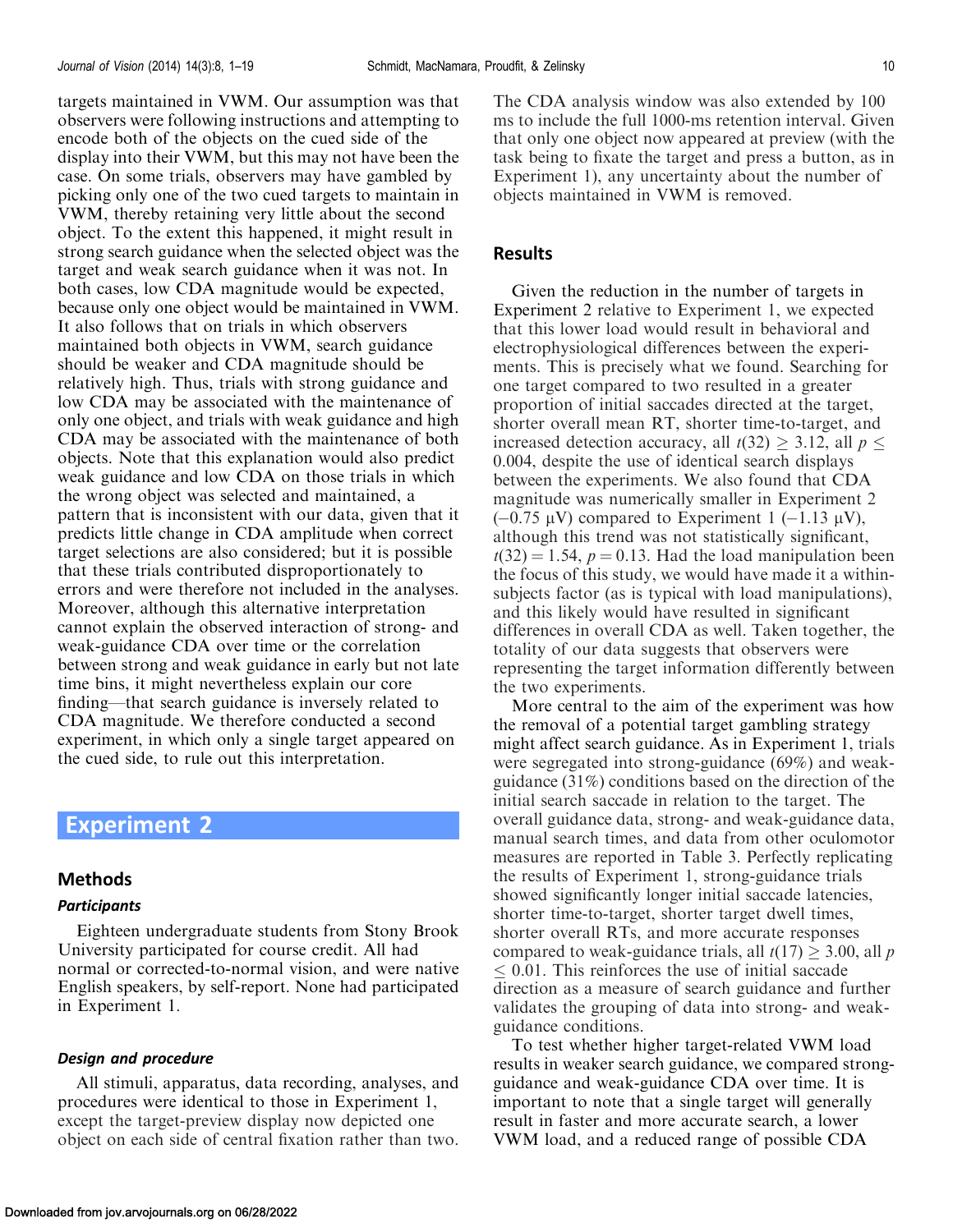<span id="page-10-0"></span>

|                 | % initial saccade<br>directed to target | Initial saccade<br>latency, ms | Time-to-target, ms | Target dwell time, ms | RT. ms    | % correct |
|-----------------|-----------------------------------------|--------------------------------|--------------------|-----------------------|-----------|-----------|
| Overall         | 69(2)                                   | 229(7)                         | 421 (8)            | 380 (39)              | 856 (47)  | 98(0)     |
| Strong guidance | 100 (0)                                 | 233(7)                         | 342(9)             | 372 (39)              | 769 (45)  | 99(0)     |
| Weak guidance   | 0(0)                                    | 221(7)                         | 580 (13)           | 399 (37)              | 1035 (45) | 96(1)     |

Table 3. Oculomotor and manual search measures in Experiment 2. Notes: Values in parentheses indicate standard error of the mean.  $RT =$  reaction time.

values, thus reducing the effect size and strength of any correlations (see also Carlisle et al., [2011\)](#page-16-0). The main effect of strong- versus weak-guidance CDA was in the same direction as in [Experiment 1](#page-2-0) but failed to attain significance,  $F(1, 17) = 2.56$ ,  $p = 0.13$  (see Figure 5). However, as was also true for [Experiment 1](#page-2-0), strongand weak-guidance CDA interacted over time [\(Figure](#page-11-0) [6A, B\)](#page-11-0),  $F(9, 153) = 2.06$ ,  $p = 0.036$ , diverging only in later time bins and explaining the lack of the overall main effect. Consistent with an interaction over time, a strong correlation between strong- and weak-guidance CDA across observers was found for the first time bin after preview offset (400–499 ms),  $r(18) = 0.56$ ,  $p = 0.02$ , but not for any of the later time bins (all remaining time bins),  $r(18)$  < 0.24, all  $p > 0.34$ . This again suggests that immediately after preview offset, observers having larger CDA on weak-guidance trials also had larger CDA on strong-guidance trials, but that this relationship quickly faded with longer delays. We again interpret this pattern as evidence for CDA shortly before search-display onset reflecting a process designed to optimize the VWM representation of the target to guide search. This generally confirms the results of [Experiment 1](#page-2-0) and suggests that the reported inverse relationship between search guidance and CDA magnitude was not the result of observers' selectively maintaining a single target object on strong-guidance trials.

Next we sought to confirm that differences in individual observer search performance could be predicted by differences in CDA magnitude. We again computed mean CDA difference scores by subtracting each observer's mean CDA on strong-guidance trials from mean CDA on weak-guidance trials.<sup>[7](#page-16-0)</sup> We also again computed guidance-based difference scores for time-to-target and RT. These correlations between CDA and search-performance guidance differences were in the same direction as those reported for [Experiment 1](#page-2-0) and approached significance for both time-to-target,  $r(18) = -0.45$ ,  $p = 0.06$ , and RT,  $r(18) =$  $-0.43$ ,  $p = 0.07$  ([Figure 7A](#page-12-0), [B](#page-12-0)), suggesting that, on weak-guidance trials, those observers who showed the largest increase in CDA also showed the largest decrement in search performance.<sup>[8](#page-16-0)</sup> This generally replicates the results of [Experiment 1](#page-2-0) and supports the suggestion that increased target-related CDA results in poorer search.

Given that one target object should generally result in a VWM load below most observers' item-capacity limits, perhaps we would find in this experiment the relationship between strong- and weak-guidance CDA magnitude and VWM item capacity that we failed to find in [Experiment 1.](#page-2-0) To confirm that most observers were indeed below their item-capacity limits, we again correlated VWM item-capacity estimates obtained during a VWM capacity pretest with mean CDA



Figure 5. Head maps for [Experiment 2](#page-9-0) showing CDA measured for 1000 ms during the retention interval after preview offset but before search-display onset; deeper blue indicates a more negative value and greater CDA magnitude. (A) Overall activity from all trials, not segregated by strong versus weak guidance. (B) Activity from only the weak-guidance trials. (C) Activity from only strong-guidance trials.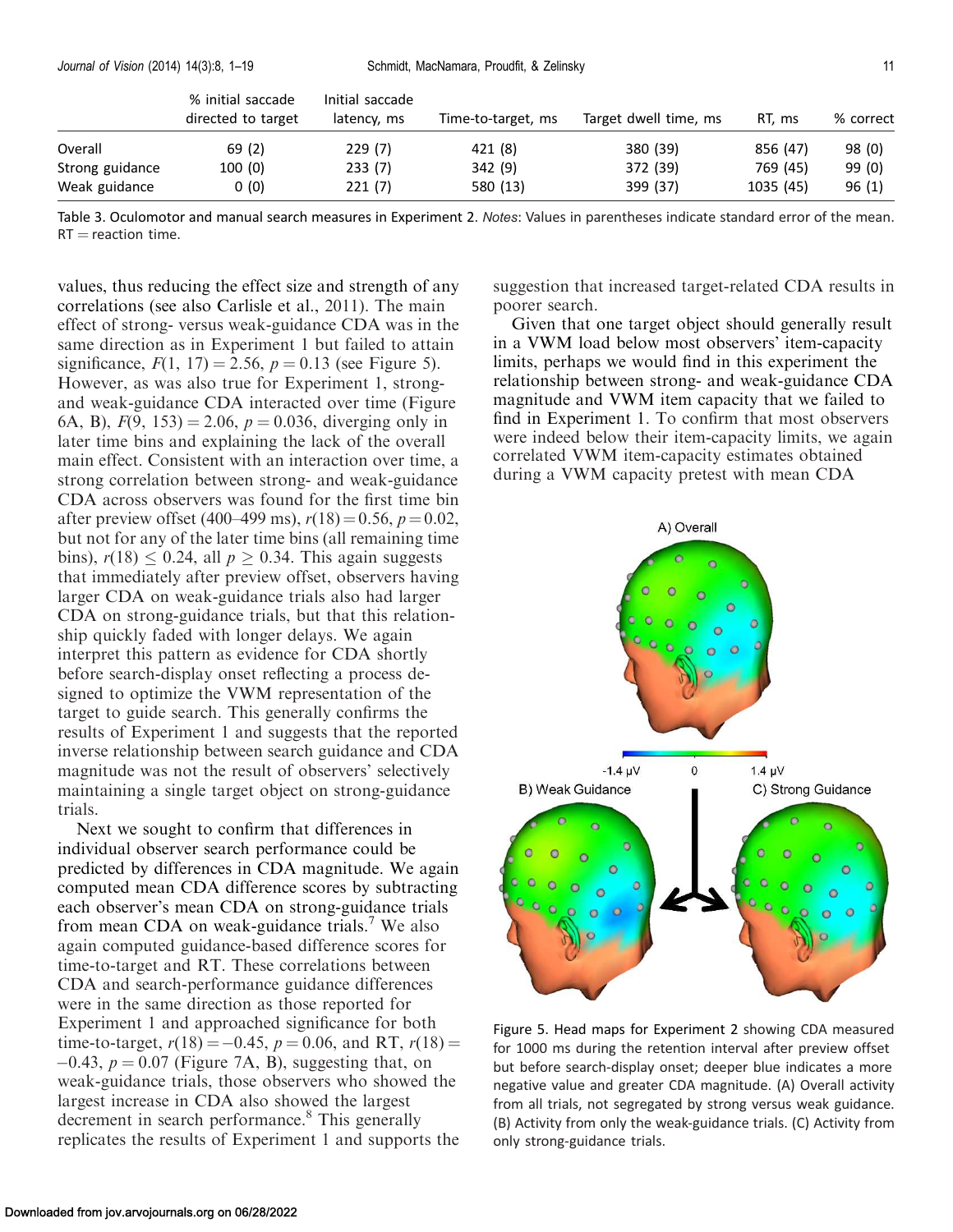<span id="page-11-0"></span>

Time bin (ms)

Figure 6. CDA activity over time for [Experiment 2](#page-9-0). (A) Waveforms showing CDA from PO7/8 in the strong-guidance (blue) and weakguidance (red) conditions, as well as the wave produced by taking the difference of the two (dotted black). (B), Mean CDA binned into 100-ms intervals from PO7/8 in the strong- (blue) and weak-guidance (red) conditions. Error bars indicate one standard error of the mean. Note that negative values are plotted up in both figures.

amplitude and found no significant relationship,  $r(18) =$  $-0.23$ ,  $p = 0.36$ , suggesting that high-capacity observers were not maintaining more target features in VWM relative to low-capacity observers. We then conducted a regression analysis and found that VWM item capacity and strong- and weak-guidance CDA again failed to interact,  $t = 1.64$ ,  $p = 0.12$ , replicating our finding from [Experiment 1](#page-2-0). This confirms that the relationship between strong- and weak-guidance CDA was not modulated by VWM item-capacity limits, despite highcapacity observers' not filling VWM to capacity.

Although VWM item capacity failed to interact with strong- and weak-guidance CDA, item capacity might still be expressed in measures of search performance. Specifically, high- and low-capacity observers may be equally likely to exhibit weak search guidance when the target VWM load is high, but there may be fewer trials in which the target fills VWM for high-capacity observers, thus resulting in overall stronger search guidance on average (see also Anderson et al., [2013a\)](#page-16-0). Supporting this suggestion, and contrary to [Experi](#page-2-0)[ment 1](#page-2-0), we found that as capacity increased, so too did the proportion of initial saccades directed at the target,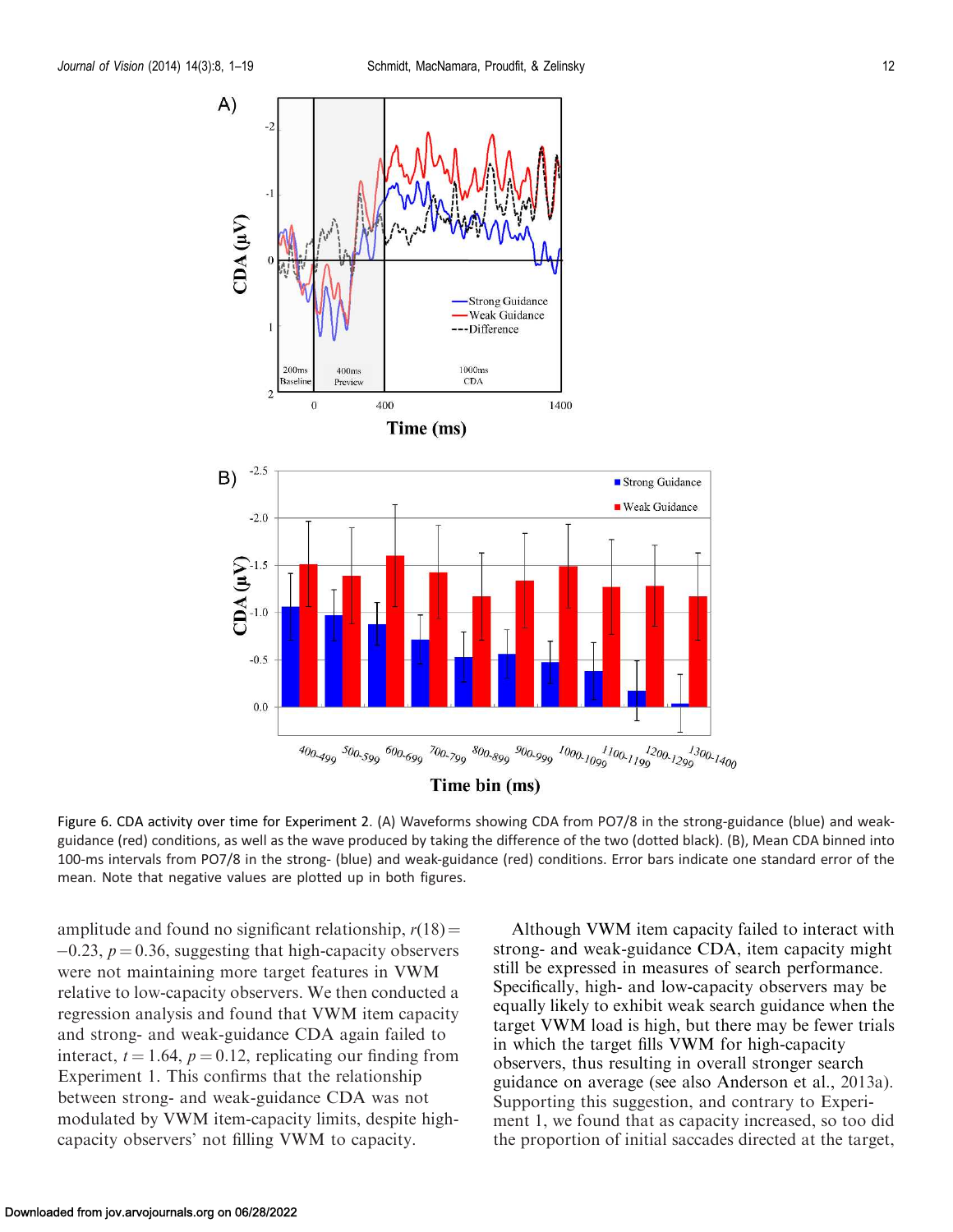<span id="page-12-0"></span>

Figure 7. Scatterplots for [Experiment 2](#page-9-0) depicting the relationship between strong- minus weak-guidance CDA magnitude to (A) strong- minus weak-guidance time-to-target and (B) strongminus weak-guidance RT. Each black dot indicates data from one observer; a best-fit line shows the relationship across observers. Note that the positive slope of this line indicates a negative correlation, because negative values are plotted up. See the text for additional details.

 $r(18) = 0.57$ ,  $p = 0.02$ . To the extent that high-capacity observers in the study by Anderson et al. [\(2013a](#page-16-0)) also exhibited stronger search guidance, this may explain the effect of capacity on search slopes reported in that study. When combined with the results of [Experiment](#page-2-0) [1](#page-2-0), this extends the results of Anderson et al. ([2013a](#page-16-0)), suggesting that high-capacity individuals only experience a search benefit when the target VWM load is sufficiently low. However, consistent with the results of Anderson et al. ([2013a](#page-16-0)), in which capacity effects were related to search slopes but not to overall RT, VWM item-capacity estimates failed to correlate significantly

with RT, accuracy, or any of the other oculomotor measures considered in this study, all  $r(18) \le 0.39$ , all p  $0.10$  ([Table 4](#page-13-0)). This suggests that when a target representation does not fill VWM item capacity, the stronger search guidance exhibited by high-capacity observers does not necessarily translate into faster or more accurate overall search (see also Anderson et al., [2013a](#page-16-0)).

# General discussion

We explored the relationship between the VWM representation of a target and later search guidance by measuring CDA after target designation on trials in which search guidance was found to be strong versus weak. Most models of visual search would have predicted a positive relationship between CDA magnitude and search guidance (e.g., Wolfe, [1994](#page-17-0); Zelinsky, [2008\)](#page-18-0). This is because theories of visual search widely assume that adding features to the target's representation in VWM should result in an increased signal-tonoise ratio on the map of target evidence, or ''priority map'' (Bisley & Goldberg, [2010\)](#page-16-0), used to guide search. Contrary to this prediction, in [Experiment 1](#page-2-0) we found that maintaining more target features in VWM, as indicated by increased CDA magnitude, was accompanied by weaker search guidance, not stronger. [Experiment 2](#page-9-0) generally replicated this finding using a simpler task that depicted only a single target object per trial, thereby removing the potential for guessing strategies to complicate our interpretation. Collectively, these findings also show that CDA can be elicited by visually complex real-world objects, demonstrating an important generalization beyond the simple colored shapes typically used as stimuli in this literature.

We conducted several analyses to clarify our finding of a negative relationship between CDA magnitude and search guidance. First, we showed that this relationship is differentially expressed over time; the difference between strong- and weak-guidance CDA was larger later in the retention interval than earlier. This interaction, found in both [Experiments 1](#page-2-0) and [2,](#page-9-0) indicates a target representation that is forming over time and is becoming optimized for the upcoming task of guiding search to the target. Second, we found that the difference in magnitude between strong- and weakguidance CDA positively correlates with the magnitude difference between strong- and weak-guidance time-totarget and RT; observers who had a large or small difference in one also had a large or small difference in the others. This finding speaks to the robustness of this relationship across different measures of search performance. Third, we found no evidence that strongand weak-guidance CDA are differentially affected by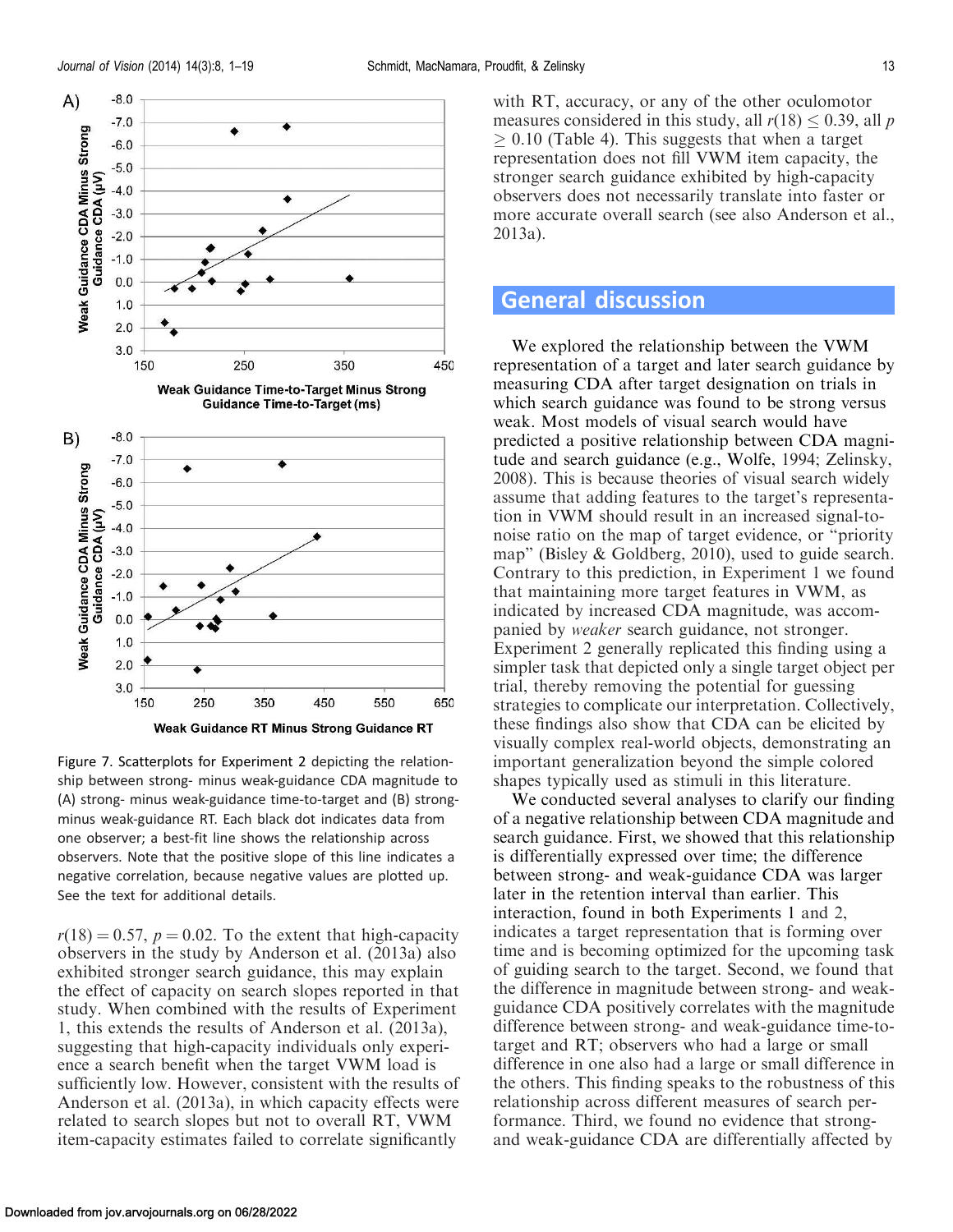<span id="page-13-0"></span>

| directed to target<br>latency | Time-to-target | Target dwell time                        | RT                          | % correct                  |
|-------------------------------|----------------|------------------------------------------|-----------------------------|----------------------------|
| $r = 0.57$ .                  |                | $r = -0.38$ .                            | $r = -0.37$ .               | $r = 0.03$ .<br>$p = 0.89$ |
|                               | $p = 0.02$     | $r = 0.40$ .<br>$p = 0.10$<br>$p = 0.53$ | $r = -0.16$ .<br>$p = 0.12$ | $p = 0.13$                 |

Table 4. Correlations of VWM item capacity with oculomotor and manual measures of search performance in Experiment 2. Notes: RT  $=$  reaction time.

VWM item capacity, despite a main effect of itemcapacity estimates on CDA magnitude in [Experiment 1](#page-2-0) and the absence of any relationship between itemcapacity estimates and CDA magnitude in [Experiment](#page-9-0) [2](#page-9-0). This suggests that our pattern of results is not affected by item-capacity limits.

What is it about a low-load target representation that makes it better at guiding search? There are a number of possibilities. One explanation is suggested from recent work by Anderson et al. [\(2013b](#page-16-0)). Given the assumption that search is best described as a limitedcapacity parallel process (e.g., Pashler & Badgio, [1985](#page-17-0)), and the assumption that the items that are processed in parallel during search compete for the same limitedcapacity VWM resources that are used to construct the target representation, it follows that a low-load target representation should result in greater search efficiency. Conversely, a high-load target representation should result in lower search efficiency. This explanation, however, is unsatisfying in multiple respects. First, it fails to account for our finding of no relationship between target-related strong- and weak-guidance CDA magnitude and VWM capacity. Second, it offers no explanation for the time-varying nature of targetrelated CDA reported in this study—why, according to this account, does the load imposed by a target representation change over time? Third, this explanation generally discounts the importance of a target representation in guiding search. According to this account, the critical factor in determining search efficiency is the number of search items that can be processed in parallel; as this number increases, so too should search efficiency, with the importance of the target representation reduced to simple target verification or distractor rejection. However, decades of research have implicated the target representation in the actual process of guiding search (for reviews, see Wolfe, [1994, 1998](#page-17-0); Zelinsky, [2008](#page-18-0)). As an explanation of the relationship between guidance and a target representation, which was the focus of the present study, this account is therefore incomplete.

A second possible explanation of our findings appeals to the relationship between the number of features maintained in VWM and the precision of those features. Recent work has suggested that as the number of features maintained in VWM increases, the precision of those features decreases (Anderson, Vogel, & Awh, [2011, 2013b](#page-16-0); Bays, Catalao, & Husain, [2009](#page-16-0); Bays &

Husain, [2008](#page-16-0); Fougnie, Asplund, & Marois, [2010;](#page-17-0) Machizawa, Goh, & Driver, [2012;](#page-17-0) Wilken & Ma, [2004](#page-17-0); Zhang & Luck, [2008\)](#page-18-0). Supporting this relationship, precision has been found to approach an asymptote once VWM item-capacity limits have been reached, presumably because no additional features could be added to VWM (Anderson & Awh, [2012;](#page-16-0) Anderson et al., [2011, 2013b](#page-16-0)). Assuming the maintenance of a search target in VWM, this suggests a tradeoff between feature number and precision in the target representation; as the number of maintained target features increases, the precision of those target features must decrease. However, complicating this relationship between precision and VWM load is the fact that high and low-capacity observers appear not to differ in terms of precision (Anderson et al., [2011](#page-16-0), [2013b](#page-16-0); Awh, Barton, & Vogel, [2007](#page-16-0)); the loss of precision associated with each additional feature is seemingly unrelated to item-capacity limits, despite high-capacity observers' maintaining more features in VWM (Anderson et al., [2011, 2012](#page-16-0); Awh et al., [2007\)](#page-16-0). The clearest test of an effect of feature number would therefore compare highand low-capacity observers when all observers have filled VWM to capacity, as this comparison should not be confounded with differences in precision. The prediction would be that CDA should increase with the number of target features but that search guidance should decrease due to the lower precision of these features degrading the target representation. We conducted this analysis and found no difference in search performance despite clear differences in CDA magnitude, suggesting an explanation other than the number of features comprising the target representation. It may therefore be that our finding of weaker search guidance with additional target features (i.e., larger CDA) is due to a loss of precision accompanying those additional features and not the number of features per se. Relating the feature precision of a target representation to search performance will be an interesting avenue for future research.

Another possible explanation for our findings follows from recent work suggesting a role of long-term memory (LTM) in the relationship between CDA and search (Carlisle et al., [2011\)](#page-16-0). At first glance, our counterintuitive finding of an inverse relationship between the VWM load imposed by a target representation and search guidance seems inconsistent with the work of [Carlisle et al. \(2011\),](#page-16-0) who argued for a positive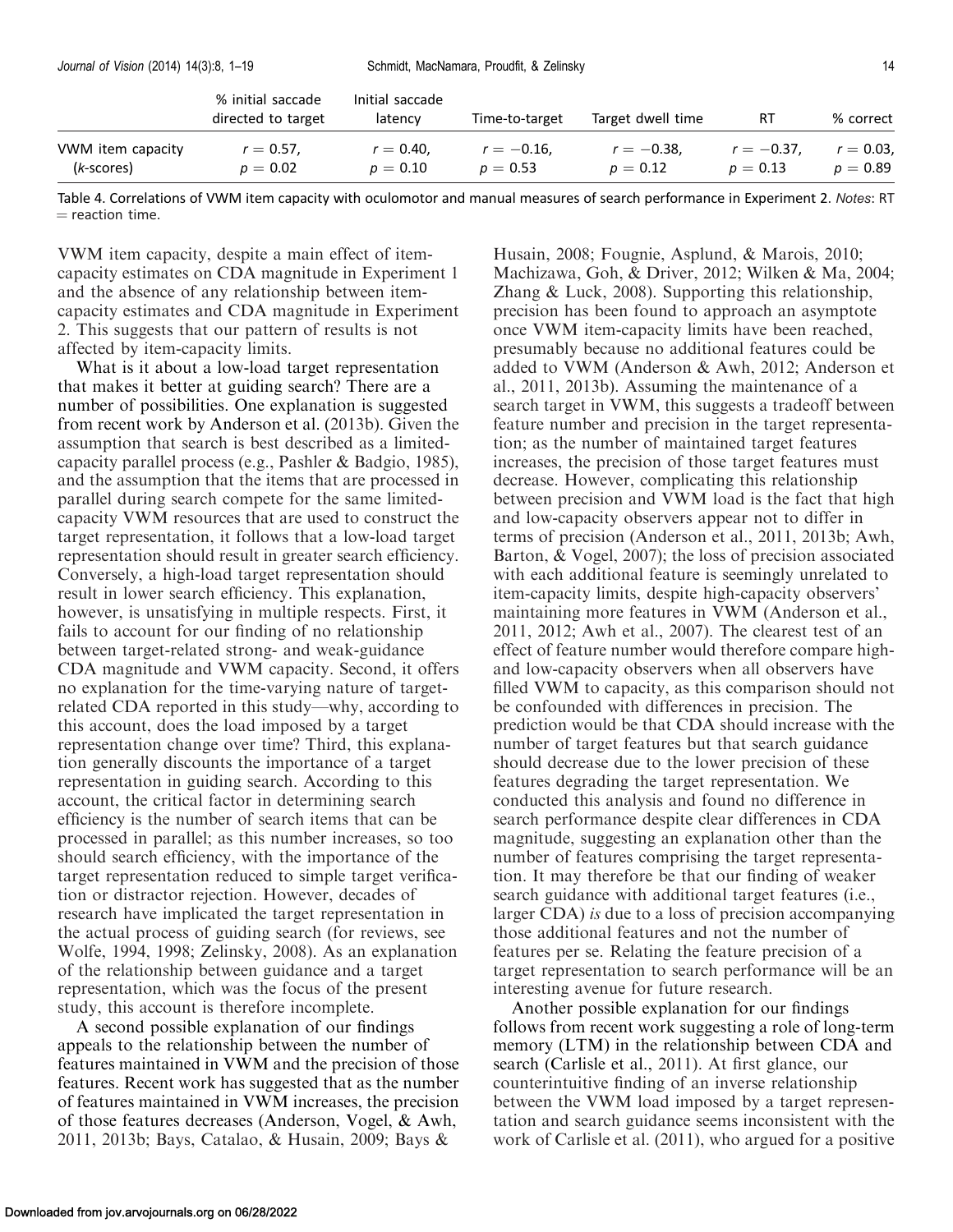relationship between CDA magnitude and search performance; those observers who had larger CDA magnitudes also had faster RTs. However, many differences in methodology and analysis may have contributed to these discrepant findings. Their analysis of CDA by observer is more akin to our investigation of capacity rather than our splitting of data into strongand weak-guidance conditions. Also, their study used simple stimuli and a target present/absent task, with both types of trials combined in their reported correlations. Finally, their quantification of search performance purely in terms of a manual RT dependent measure introduces the possibility that their observed relationship between CDA and search performance was driven by factors related to target verification or distractor rejection rather than search guidance. By defining guidance in terms of the direction of the initial saccade, our study was free of this potential confound.

Perhaps the more relevant observation from the same study (Carlisle et al., [2011](#page-16-0)) was that target repetition across trials was associated with decreased target-related VWM load as indicated by CDA magnitude. The authors speculated that this decreased reliance on VWM with target repetition reflects an increasing reliance on features from LTM in the target representation. In the context of the present study, the fact that objects repeated halfway through the experiment means that features encoded during the initial presentations might be retrieved from LTM and used to guide search. This role of LTM might be even more pronounced in the present study due to our use of realistic objects; the features of familiar object categories might already exist in LTM. The retrieval of target features from LTM might also explain our observed interaction between search-guidance CDA and time, assuming a temporal dynamic associated with this retrieval process. The idiosyncratic nature of LTM representations could even account for the normal distribution of guidance per target item; one observer might easily retrieve an LTM representation of an object, whereas another observer might have a rather poor LTM representation for that same object. However, it is important to note that Carlisle and colleagues only observed this decreased reliance on VWM with consecutive target repetitions, which never occurred in our study. Moreover, although categorical features from LTM can be used to guide search (Maxfield & Zelinsky, [2012;](#page-17-0) Schmidt & Zelinsky, [2009](#page-17-0); Yang & Zelinsky, [2009](#page-18-0)), it has not yet been demonstrated that these features can guide search directly from LTM without first being represented in VWM. Specifying the role of LTM in search guidance, and in the VWM load imposed by a target representation, is clearly another important direction for future work.

The interpretation that we believe best explains our data combines ideas of feature precision and LTM retrieval with a process of feature consolidation during the creation of a target representation. The search community has long known that the features comprising a target representation are imprecise. Even when a target is defined by only a single feature, as in the case of an oriented bar, this orientation is represented with surprising imprecision—as either steep or shallow (e.g., Wolfe, Friedman-Hill, Stewart, & O'Connell, [1992](#page-17-0)). Such observations have been interpreted as evidence for the categorical representation of targets (Wolfe, [1994;](#page-17-0) Wolfe et al., [1992](#page-17-0)), the suggestion that targets are represented not by features narrowly tuned to specific objects but by features designed to represent entire object categories. Since this insightful early claim, several recent studies have demonstrated that the visual features of target categories can be learned and used to guide search (e.g., Alexander & Zelinsky, [2011;](#page-16-0) Zelinsky, Adeli, Peng, & Samaras, [2013](#page-18-0); Zelinsky, Peng, Berg, & Samaras, [2013](#page-18-0)), with these categorical target features presumably residing in LTM. However, this categorical guidance is weak compared to guidance following the preview of a specific target, a finding that can be explained in terms of categorical imprecision—the features optimized to represent a target category may not be optimal with respect to any specific member of that category. To the extent that search targets are represented categorically, one would therefore expect imprecision in those target features, with this imprecision increasing as the category becomes broader and less well defined (Maxfield & Zelinsky, [2012](#page-17-0); Schmidt & Zelinsky, [2009\)](#page-17-0). Returning to the present study, we speculate the following dynamic—that upon seeing the target cue, observers filled their VWMs with categorical features retrieved from LTM and other features acquired from the depicted objects, resulting in the formation of high-load categorical target representations shortly after cue offset that we measured as rising CDA magnitude. Because many of these features would be imprecise, weak guidance would be expected from them. This was expressed in our data as a lack of a difference between weak and strong guidance resulting from these early high-load VWM target representations.

This account explains how many imprecise features might come to reside in VWM, but does not explain why the load imposed by the target representation decreases over time and why this change results in better search guidance. Answers to these questions require a process of feature biasing and pruning. We speculate that the target representation consists initially of many features, but that over time the features less useful for search guidance are pruned from the target representation, leaving those features that are better tuned to the specific target properties shown at preview. This pruning process, which is conceptually equivalent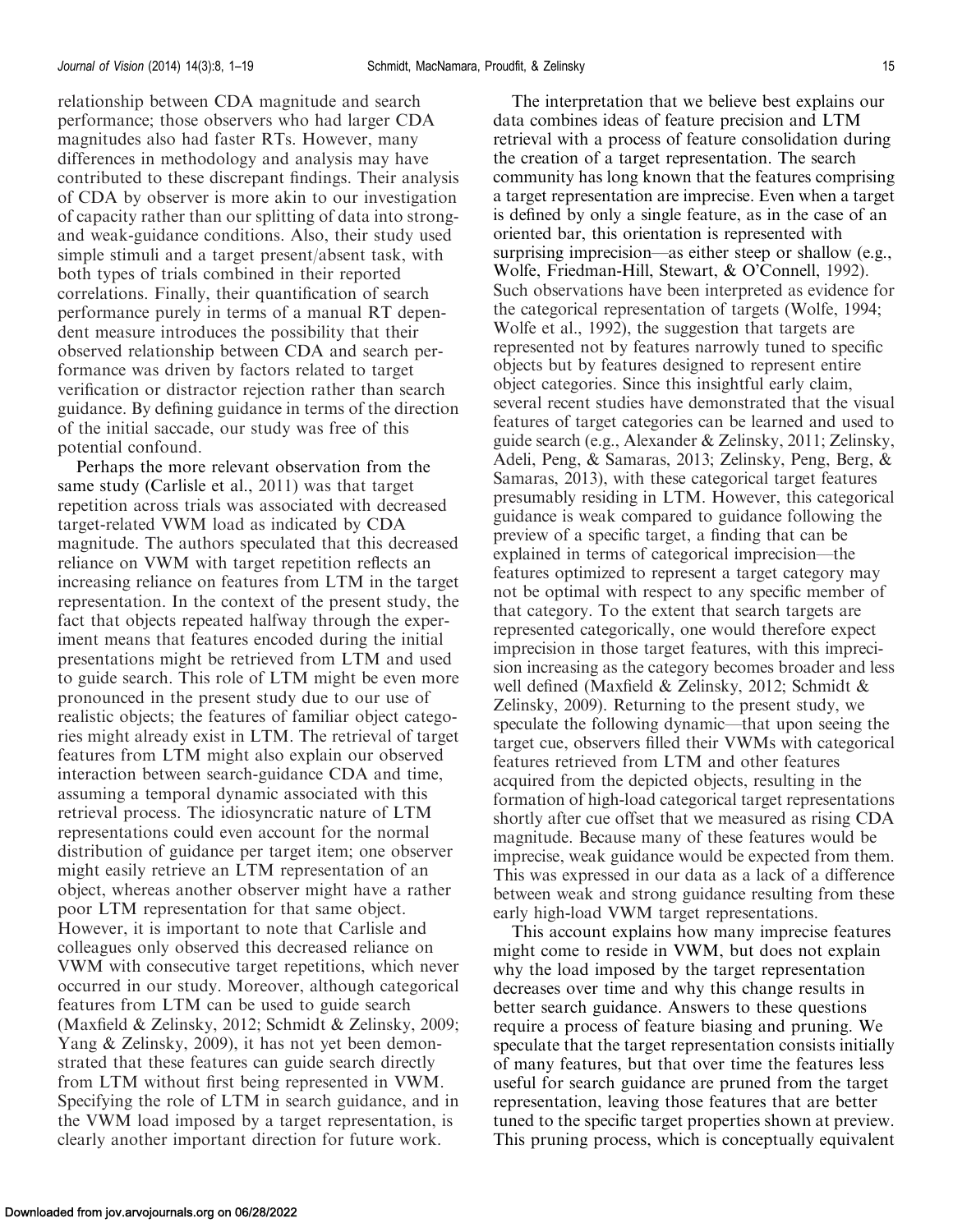<span id="page-15-0"></span>to setting a zero weight on the undesirable features (consistent with biased-competition conceptions of search, e.g., Chelazzi, Duncan, Miller, & Desimone, [1998\)](#page-16-0), would result in a lower VWM load over time and more accurate guidance to the target. To the extent that this process is successful, target-related CDA will be low and search guidance strong; to the extent that it fails, target-related CDA will be high and search guidance weak.

This interpretation is also consistent with models that learn to use features that are discriminative of a target category to guide eye movements during search (Ehinger, Hidalgo-Sotelo, Torralba, & Oliva, [2009](#page-17-0); Zelinsky, Adeli, et al., [2013](#page-18-0); Zhang, Tong, Marks, Shan, & Cottrell, [2008\)](#page-18-0). Just as discriminative features may be selected for the representation of a target category, they might also be selected from a target representation consisting of imprecise or less useful features. According to this interpretation, underlying good search guidance is a process that weights these discriminative target features and deweights those features that would just add noise to the target representation and reduce search efficiency. This process explains not only our core findings, that there is an inverse relationship between the load of a target representation and search guidance and that this relationship emerges only later during the retention interval, but also the observed effects of VWM capacity on search. CDA magnitude might fail to track guidance differences with capacity because VWM would typically be filled with features, distinctive or not. Despite high-capacity observers' being able to maintain more features, the proportion of these features that were discriminative of the target may have differed between high- and low-capacity observers. High-capacity observers may therefore have had more features through which to prune, but this set may have contained more discriminative features (the more features that are maintained, the more likely that discriminative features would be included in this set), resulting in an unclear relationship between strong- and weak-guidance CDA and capacity.

In conclusion, we contend that what appeared to be a highly counterintuitive finding, that the representation of more target features leads to worse search guidance, might be explained by a relatively simple process of feature consolidation and pruning over time. Early CDA measures may be dominated by VWM load and capacity differences across observers and therefore fail to predict strong or weak guidance; late CDA measures, however, capture these guidance differences following the pruning of less discriminative features from the target representation. Stated more simply, strong-guidance CDA lessens over time, whereas weakguidance CDA does not. This temporal dynamic highlights the importance of considering the formation and consolidation of a target representation when interpreting the role that VWM load plays in determining search performance.

Keywords: visual search, guidance, target representation, contralateral delay activity (CDA), visual working memory (VWM), visual working memory capacity, event-related potentials (ERPs)

# Acknowledgments

This work was supported by NIH Grant R01- MH063748 and NSF Grant IIS-1111047 to GJZ and NIH Grant T32MH067631-09 to AM. We thank Amanda Rendall, Alice Bartoldus, Shiv Munaswar, Sara Mott, Andrea Tountas, Harneet Sahni, and Alexander Glazebrook for help with data collection, stimulus generation, and analysis.

Commercial relationships:

Corresponding authors: Joseph Schmidt; Gregory J. Zelinsky.

Email: schmidtjoseph1@gmail.com;

Gregory.Zelinsky@stonybrook.edu.

Address: Institute for Mind and Brain, Department of Psychology, University of South Carolina,

Columbia, SC;

Department of Psychology, Stony Brook University, Stony Brook, NY.

# Footnotes

<sup>1</sup>We are agnostic with regard to the feature-based or object-based nature of VWM, and will use the term ''feature'' when referring to the information in VWM indexed by CDA. We will also use the term ''feature'' when referring to the single-feature objects (e.g., colored boxes and oriented bars) often used in VWM and CDA studies.

<sup>2</sup>We chose to use a large number of nonrepeating real-world objects rather than a small number of repeating single-feature objects for multiple reasons: (a) These objects better approximate real-world search, (b) consecutive target repetition reduces VWM load, thus potentially affecting the relationship between guidance and VWM (Carlisle et al., 2011), and (c) real-world objects likely yield a comparatively high VWM load even with only two targets.

<sup>3</sup>EOG was only used for oculomotor artifact rejection, in order to be consistent with standard methods and practices. <sup>4</sup>

<sup>4</sup>Six observers accidentally completed a version of the task having a shorter preview duration. Given that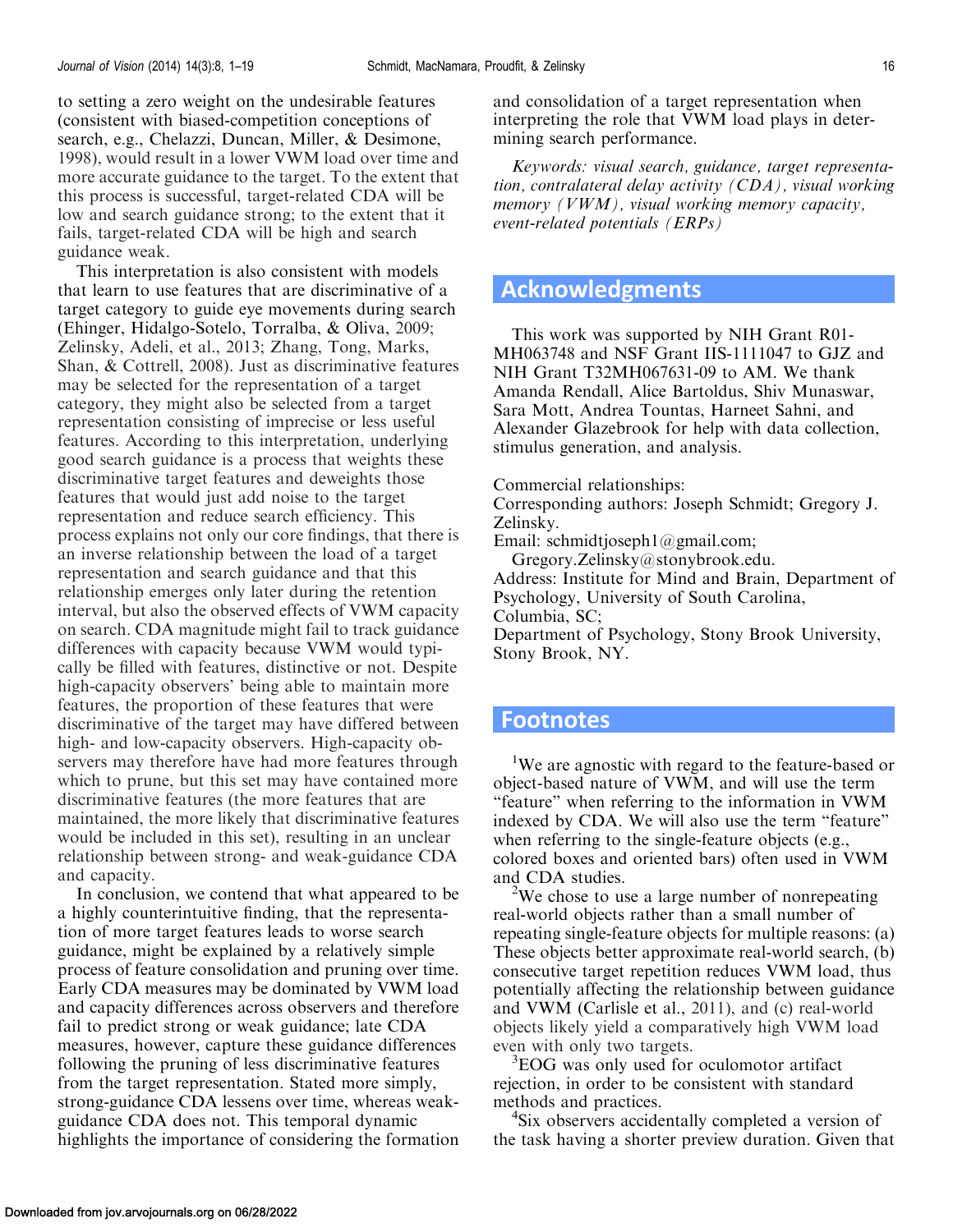<span id="page-16-0"></span>no differences were found between these observers and the latter 10 observers on measures of overall CDA, strong-guidance CDA, or weak- guidance CDA, all  $t(12) \ge -1.27$ , all  $p \ge 0.22$ , or on any reported measures of search performance, all  $t(12) \le 1.08$ , all  $p \ge 0.29$ , we simply shortened the CDA analysis window to 900 ms rather than using the full 1000-ms retention interval.

<sup>5</sup>We operationally defined an initial saccade as the first saccade of  $2^{\circ}$  or greater made within 500 ms of search-display onset. These criteria resulted in the detection of an initial saccade on more than 97% of trials, on average. When combined with all other rejection criteria, no more than 35% of trials were excluded for any one participant.

6 The Shapiro–Wilk test and the Kolmogorov– Smirnov test will yield a significant result ( $p < 0.05$ ) when a distribution is non-normally distributed. Likewise, skewness and kurtosis will exceed 2.0 in a non-normal distribution.

 $7$ Given that only the latter time bins showed significant differences between the guidance conditions, these CDA difference scores were restricted to the mean CDA measured during the last 100 ms of the delay before search-display onset.

<sup>8</sup>As argued by Carlisle et al. (2011; Experiment 1), one-target search generally results in a reduced range of possible behavioral and electrophysiological values and is therefore less likely to produce significant correlations. Moreover, the fact that these correlations failed to attain significance at a  $p = 0.05$  level was largely driven by one aberrant observer. If we were justified in removing this observer, both of these correlations would become significant (time-to-target,  $p = 0.03$ ; RT,  $p < 0.01$ ).

# References

- Alexander, R. G., & Zelinsky, G. J. (2011). Visual similarity effects in categorical search. Journal of Vision,  $11(8)$ :9, 1–15, [http://www.journalofvision.](http://www.journalofvision.org/content/11/8/9) [org/content/11/8/9](http://www.journalofvision.org/content/11/8/9), doi:10.1167/11.8.9. [[PubMed](http://www.ncbi.nlm.nih.gov/pubmed/21757505)] [[Article\]](http://www.journalofvision.org/content/11/8/9.long)
- Anderson, D. E., & Awh, E. (2012). The plateau in mnemonic resolution across large set sizes indicates discrete resource limits in visual working memory. Attention, Perception, & Psychophysics, 74(5), 891– 910, doi:10.3758/s13414-012-0292-1.
- Anderson, D. E., Vogel, E. K., & Awh, E. (2011). Precision in visual working memory reaches a stable plateau when individual item limits are exceeded. Journal of Neuroscience, 31(3), 1128– 1138, doi:10.1523/jneurosci.4125-10.2011.

Anderson, D. E., Vogel, E. K., & Awh, E. (2013a). A

common discrete resource for visual working memory and visual search. Psychological Science, 24(6), 929–938, doi:10.1177/0956797612464380.

- Anderson, D. E., Vogel, E. K., & Awh, E. (2013b). Selection and storage of perceptual groups is constrained by a discrete resource in working memory. Journal of Experimental Psychology: Human Perception and Performance, 39(3), 824– 835, doi:10.1037/a0030094.
- Awh, E., Barton, B., & Vogel, E. K. (2007). Visual working memory represents a fixed number of items regardless of complexity. Psychological Science, 18(7), 622–628, doi:10.1111/j.1467-9280.2007. 01949.x.
- Bays, P. M., Catalao, R. F. G., & Husain, M. (2009). The precision of visual working memory is set by allocation of a shared resource. Journal of Vision,  $9(10):7$ , 1–11, [http://www.journalofvision.org/](http://www.journalofvision.org/content/9/10/7) [content/9/10/7,](http://www.journalofvision.org/content/9/10/7) doi:10.1167/9.10.7. [\[PubMed\]](http://www.ncbi.nlm.nih.gov/pubmed/19810788) [[Article\]](http://www.journalofvision.org/content/9/10/7.long)
- Bays, P. M., & Husain, M. (2008, August 8). Dynamic shifts of limited working memory resources in human vision. Science, 321(5890), 851–854, doi:10. 1126/science.1158023.
- Bisley, J. W., & Goldberg, M. E. (2010). Attention, intention, and priority in the parietal lobe. Annual Review of Neuroscience, 33, 1–21, doi:10.1146/ annurev-neuro-060909-152823.
- Bundesen, C. (1990). A theory of visual attention. Psychological Review, 97(4), 523–547, doi:10.1037/ 0033-295X.97.4.523.
- Carlisle, N. B., Arita, J. T., Pardo, D., & Woodman, G. F. (2011). Attentional templates in visual working memory. Journal of Neuroscience, 31(25), 9315– 9322, doi:10.1523/jneurosci.1097-11.2011.
- Chelazzi, L., Duncan, J., Miller, E. K., & Desimone, R. (1998). Responses of neurons in inferior temporal cortex during memory-guided visual search. Journal of Neurophysiology, 80(6), 2918–2940.
- Chen, X., & Zelinsky, G. J. (2006). Real-world visual search is dominated by top-down guidance. Vision Research, 46(24), 4118–4133, doi:10.1016/j.visres. 2006.08.008.
- Drew, T., Horowitz, T. S., Wolfe, J. M., & Vogel, E. K. (2012). Neural measures of dynamic changes in attentive tracking load. Journal of Cognitive Neuroscience, 24(2), 440–450, doi:10.1162/ jocn\_a\_00107.
- Drew, T., & Vogel, E. K. (2008). Neural measures of individual differences in selecting and tracking multiple moving objects. Journal of Neuroscience, 28(16), 4183–4191, doi:10.1523/jneurosci.0556-08. 2008.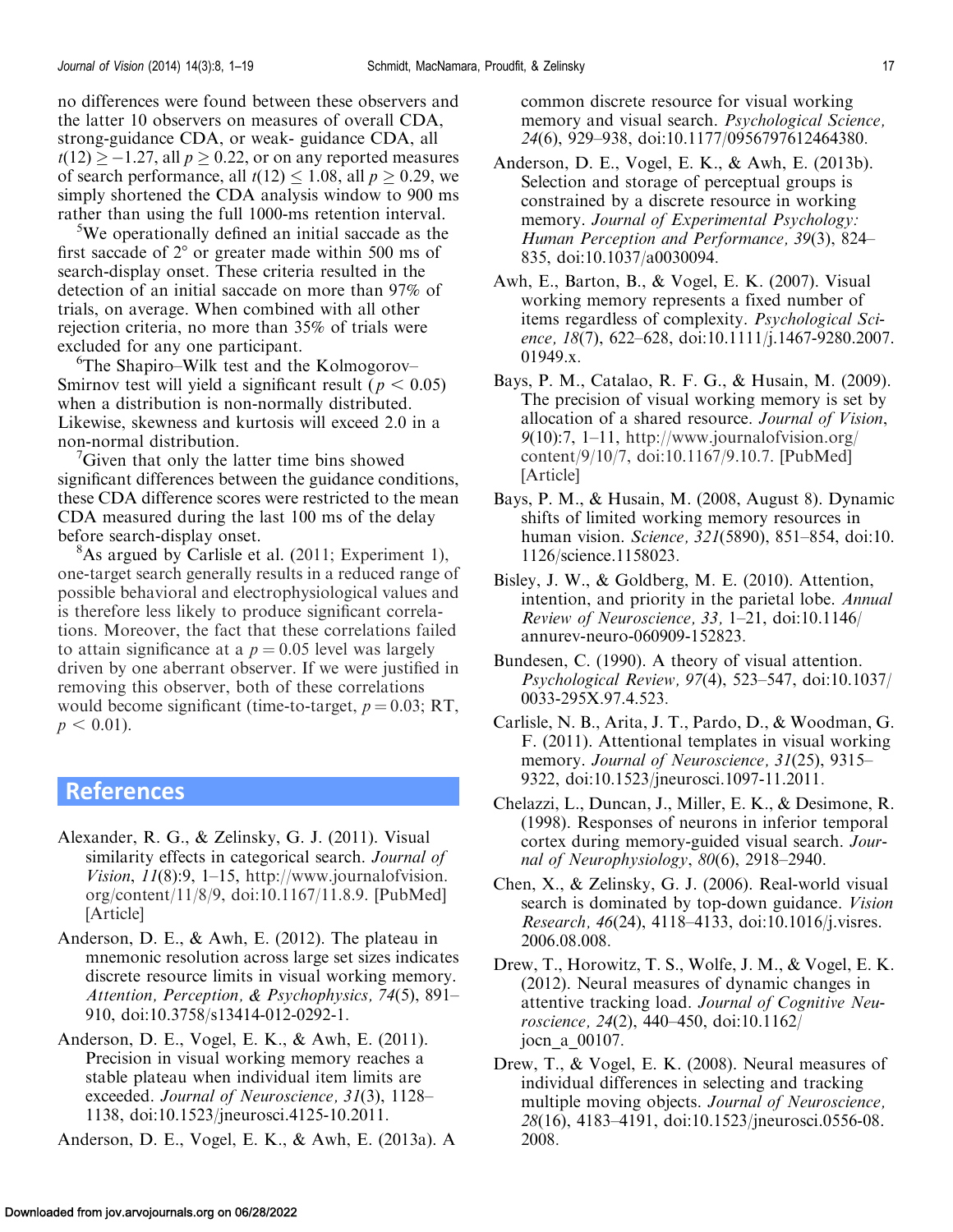- <span id="page-17-0"></span>Ehinger, K. A., Hidalgo-Sotelo, B., Torralba, A., & Oliva, A. (2009). Modelling search for people in 900 scenes: A combined source model of eye guidance. Visual Cognition, 17(6), 945–978.
- Emrich, S. M., Al-Aidroos, N., Pratt, J., & Ferber, S. (2010). Finding memory in search: The effect of visual working memory load on visual search. Quarterly Journal of Experimental Psychology, 63(8), 1457–1466, doi:10.1080/17470218.2010. 483768.
- Emrich, S. M., Al-Aidroos, N., Pratt, J., & Ferber, S. (2009). Visual search elicits the electrophysiological marker of visual working memory. PLoS ONE, 4(11), e8042, doi:10.1371/journal.pone.0008042.
- Friedman, D., & Sutton, S. (1987). Event-related potentials during continuous recognition memory. Electroencephalography and Clinical Neurophysiology Supplement, 40, 316–321.
- Fougnie, D., Asplund, C. L., & Marois, R. (2010). What are the units of storage in visual working memory? Journal of Vision,  $10(12):27$ , 1–11, [http://](http://www.journalofvision.org/content/10/12/27) [www.journalofvision.org/content/10/12/27,](http://www.journalofvision.org/content/10/12/27) doi:10. 1167/10.12.27. [[PubMed](http://www.ncbi.nlm.nih.gov/pubmed/21047759)] [[Article\]](http://www.journalofvision.org/content/10/12/27.long)
- Gao, Z., Li, J., Liang, J., Chen, H., Yin, J., & Shen, M. (2009). Storing fine detailed information in visual working memory—Evidence from event-related potentials. Journal of Vision,  $9(7)$ :17, 1–12, [http://](http://www.journalofvision.org/content/9/7/17) [www.journalofvision.org/content/9/7/17,](http://www.journalofvision.org/content/9/7/17) doi:10. 1167/9.7.17. [[PubMed](http://www.ncbi.nlm.nih.gov/pubmed/19761332)] [[Article\]](http://www.journalofvision.org/content/9/7/17.long)
- Gao, Z., Xu, X., Chen, Z., Yin, J., Shen, M., & Shui, R. (2011). Contralateral delay activity tracks object identity information in visual short term memory. Brain Research, 1406, 30–42, doi:10.1016/j.brainres. 2011.06.049.
- Ikkai, A., McCollough, A., & Vogel, E. (2010). Contralateral delay activity provides a neural measure of the number of representations in visual working memory. Journal of Neurophysiology, 103(4), 1963–1968, doi:10.1152/jn.00978.2009.
- Luria, R., Sessa, P., Gotler, A., Jolicoeur, P., & Dell'Acqua, R. (2010). Visual short-term memory capacity for simple and complex objects. Journal of Cognitive Neuroscience, 22(3), 496–512.
- Luria, R., & Vogel, E. K. (2011a). Shape and color conjunction stimuli are represented as bound objects in visual working memory. Neuropsychologia, 49(6), 1632–1639, doi:10.1016/j. neuropsychologia.2010.11.031.
- Luria, R., & Vogel, E. K. (2011b). Visual search demands dictate reliance on working memory storage. Journal of Neuroscience, 31(16), 6199– 6207, doi:10.1523/jneurosci.6453-10.2011.

Machizawa, M. G., Goh, C. C. W., & Driver, J. (2012).

Human visual short-term memory precision can be varied at will when the number of retained items is low. Psychological Science, 23(6), 554–559, doi:10. 1177/0956797611431988.

- Maxfield, J. T., & Zelinsky, G. J. (2012). Searching through the hierarchy: How level of target categorization affects visual search. Visual Cognition, 20(10), 1153–1163, doi:10.1080/13506285.2012. 735718.
- Olivers, C. N. L., Peters, J., Houtkamp, R., & Roelfsema, P. R. (2011). Different states in visual working memory: When it guides attention and when it does not. Trends in Cognitive Sciences, 15(7), 327–334.
- Pashler, H., & Badgio, P. (1985). Visual attention and stimulus identification. Journal of Experimental Psychology: Human Perception and Performance, 11, 105–121.
- Sanquist, T. F., Rohrbaugh, J. W., Syndulko, K., & Lindsley, D. B. (1980). Electrocortical signs of levels of processing: Perceptual analysis and recognition memory. Psychophysiology, 17(6), 568– 576.
- Schmidt, J., & Zelinsky, G. J. (2009). Search guidance is proportional to the categorical specificity of a target cue. Quarterly Journal of Experimental Psychology, 62(10), 1904–1914.
- Schmidt, J., & Zelinsky, G. J. (2011). Visual search guidance is best after a short delay. Vision Research, 51(6), 535–545, doi:10.1016/j.visres.2011. 01.013.
- Vogel, E. K., & Machizawa, M. G. (2004). Neural activity predicts individual differences in visual working memory capacity. Nature, 428(6984), 748– 751.
- Wilken, P., & Ma, W. J. (2004). A detection theory account of change detection. Journal of Vision, 4(12):11, 1120–1135, [http://www.journalofvision.](http://www.journalofvision.org/content/4/12/11) [org/content/4/12/11,](http://www.journalofvision.org/content/4/12/11) doi:10.1167/4.12.11. [[PubMed](http://www.ncbi.nlm.nih.gov/pubmed/15669916)] [[Article\]](http://www.journalofvision.org/content/4/12/11.long)
- Wolfe, J. M. (1994). Guided search 2.0: A revised model of visual search. Psychonomic Bulletin & Review, 1(2), 202–238.
- Wolfe, J. M. (1998). Visual search. In H. Pashler (Ed.), Attention (pp. 13–71). London: University College London Press.
- Wolfe, J. M., Friedman-Hill, S. R., Stewart, M. I., & O'Connell, K. M. (1992). The role of categorization in visual search for orientation. Journal of Experimental Psychology: Human Perception and Performance, 18(1), 34–49.
- Woodman, G. F., Luck, S. J., & Schall, J. D. (2007).